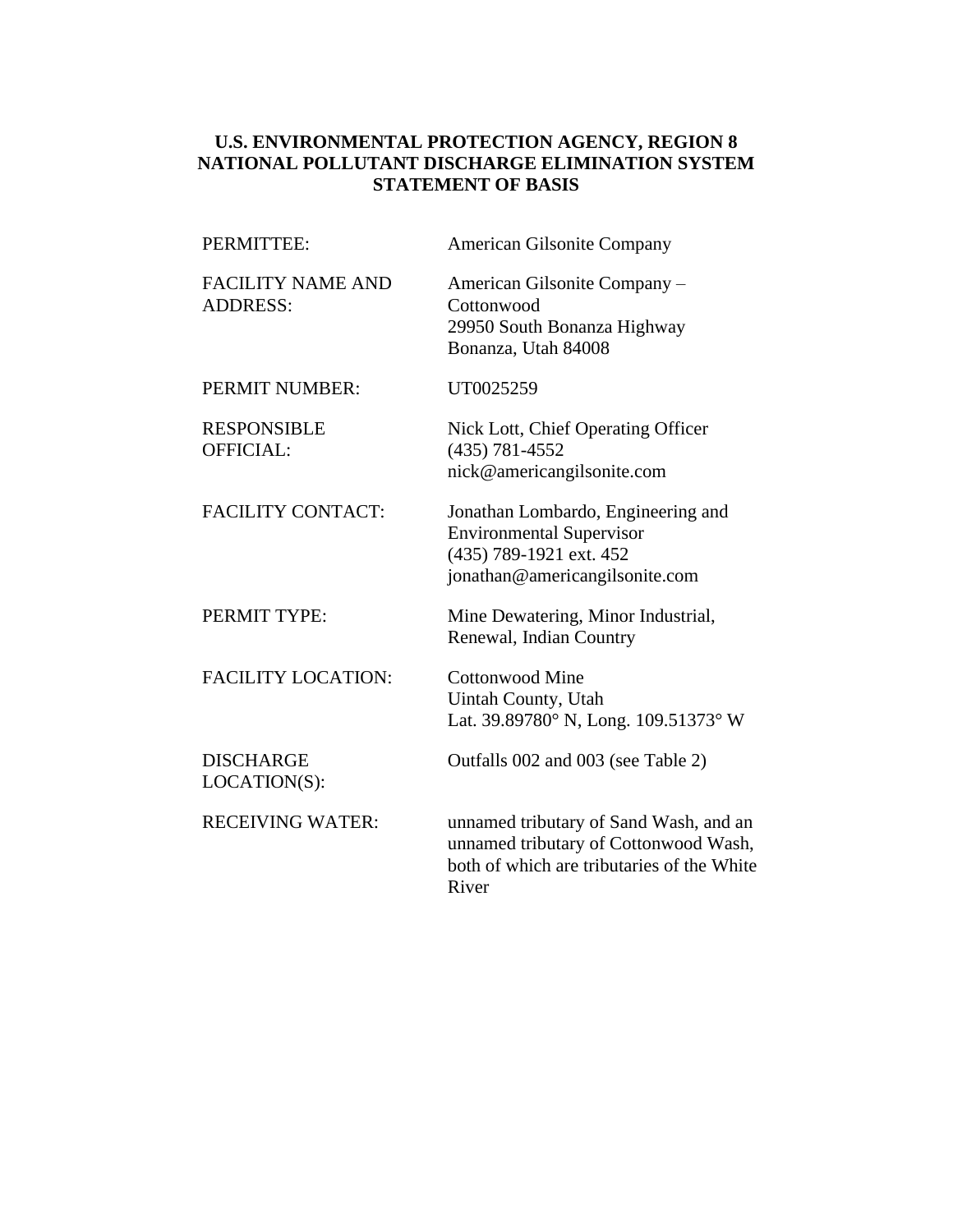## **1. INTRODUCTION**

This statement of basis (SoB) is for the reissuance of a National Pollutant Discharge Elimination System (NPDES) permit (Permit) to the American Gilsonite Company (AGC), for the AGC Cottonwood Mine (facility). The Permit establishes discharge limitations for any discharge of water from their two (2) permitted outfalls to an unnamed tributary of Sand Wash and an unnamed tributary of Cottonwood Wash. Both Sand Wash and Cottonwood Wash are tributaries of the White River. The SoB explains the nature of the discharges, EPA's decisions for limiting the pollutants in the wastewater, and the regulatory and technical basis for these decisions.

The facility is located on the Uintah & Ouray Reservation in eastern Utah (Figure 1), which is home to the Ute Indian Tribe. EPA Region 8 is the permitting authority for facilities located in Indian country, as defined in 18 U.S.C. Part 1151, within Region 8 and supports implementation of federal environmental laws consistent with the federal trust responsibility, the government-to-government relationship, and EPA's 1984 Indian Policy.



Figure 1. Facility Location Map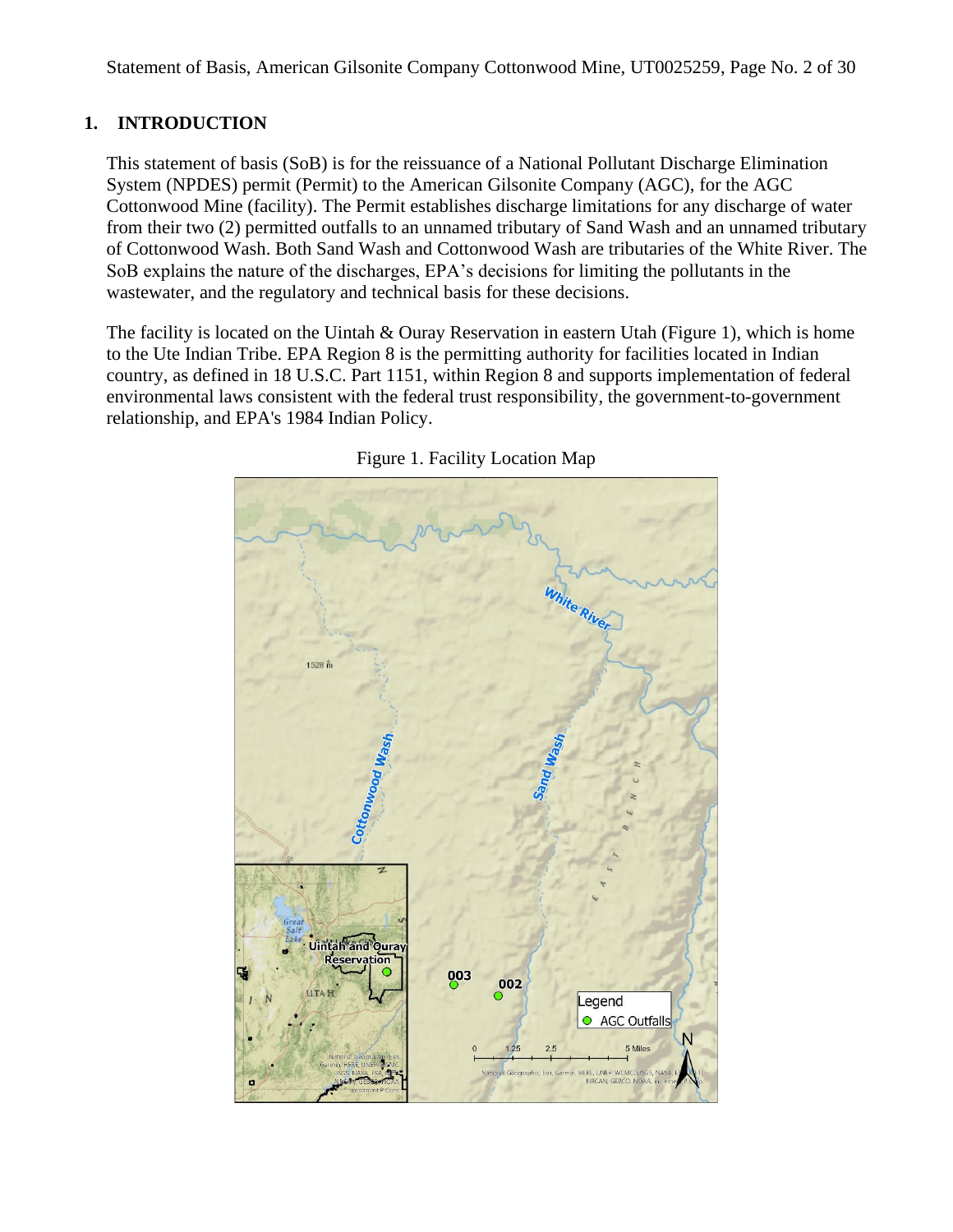## <span id="page-2-0"></span>**2. MAJOR CHANGES FROM PREVIOUS PERMIT**

- One outfall has been removed from this Permit renewal at the request of the Permittee (Outfall 001).
- One new outfall has been added to this Permit renewal at the request of the Permittee (Outfall 003).
- Several new monitoring requirements have been added to the Permit, including temperature, cations and anions, sodium adsorption ratio, and hardness.
- The stormwater pollution prevention plan (SWPPP) and stormwater management control sections in the previous permit have been combined and updated.
- Several additional best management practices (BMPs) regarding operation and management (O&M) and inspection requirements have been added to the Permit as special conditions.

## **3. BACKGROUND INFORMATION**

AGC is a privately held company headquartered in Vernal, Utah. AGC acquired the gilsonite related assets at the facility from Lexco Inc. on August 12, 2009.

AGC mines gilsonite at the facility. Gilsonite is a black, lustrous, naturally occurring hydrocarbon resin that is similar in appearance to coal or hard asphalt. According to a 2014 paper published in the *Journal of Petroleum & Environmental Biotechnology<sup>1</sup>* , gilsonite is chemically composed of carbon, hydrogen, nitrogen, oxygen, and sulfur, with other trace elements (Table 1). It is over 99% organic matter.

It is mined by hand underground using pneumatic chipping hammers and conveyed to the surface through a centrifugal blower. Gilsonite is used in products such as dark-colored printing inks and paints, oil well drilling muds and cements, asphalt modifiers, foundry sands additives, and a wide variety of chemical products.

| <b>Parameter</b>      | Composition (by weight, %) |
|-----------------------|----------------------------|
| Carbon $(C)$          | 84.4                       |
| Hydrogen (H)          | 10.1                       |
| Nitrogen $(N)$        | 3.3                        |
| Oxygen $(O)$          | 1.4                        |
| Sulfur $(S)$          | 0.3                        |
| <b>Organic Matter</b> |                            |

Table 1. Chemical Composition of Gilsonite

<sup>&</sup>lt;sup>1</sup> Nciri N, Song S, Kim N, Cho N (2014) Chemical Characterization of Gilsonite Bitumen. J Pet Environ Biotechnol 5: 193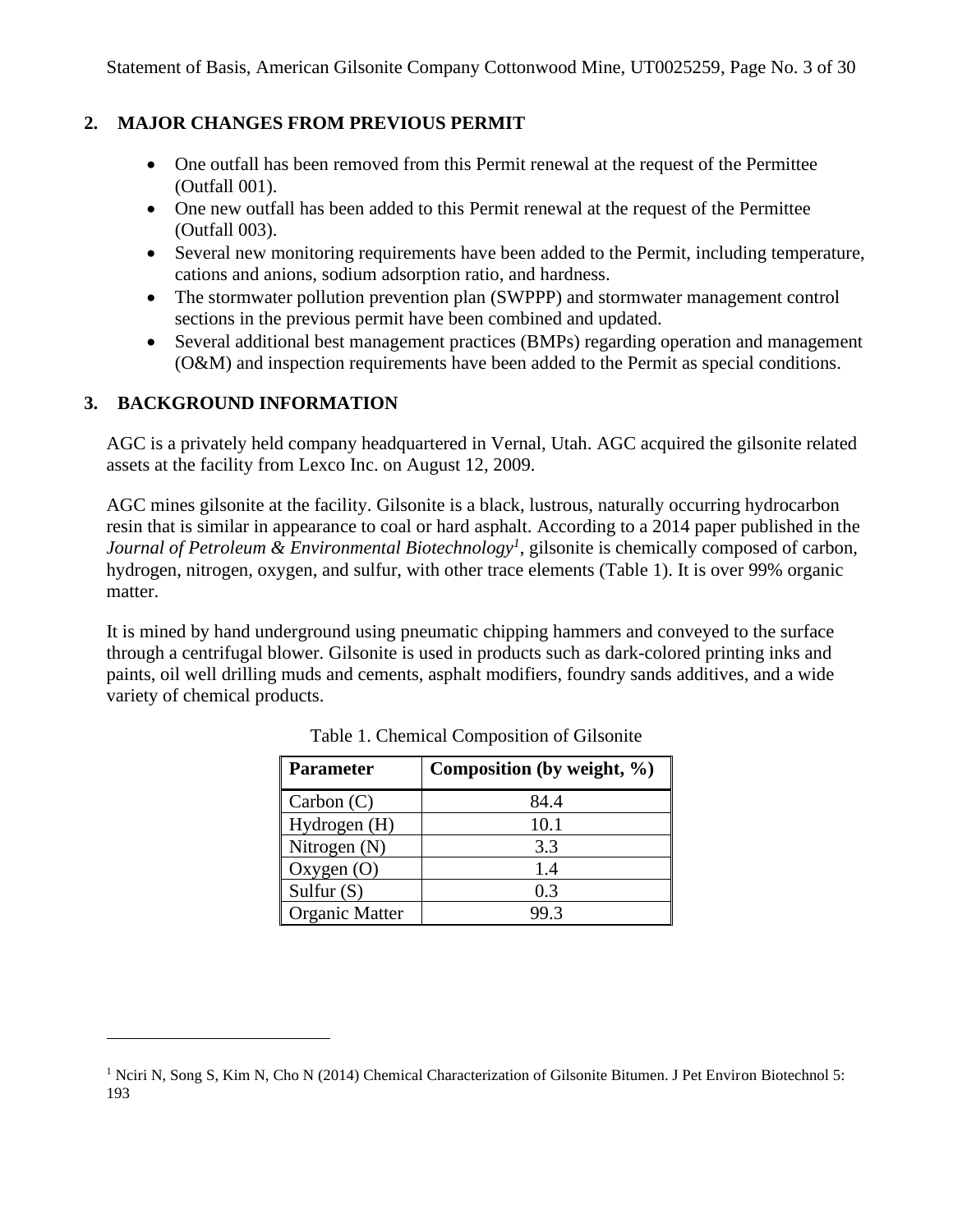### 3.1. Facility Description

The facility is located approximately 38 miles south of Vernal, Utah, in Sections 34 and 35, Township 10S, Range 21E on the Uintah & Ouray Reservation. Outfalls 002 and 003 are approximately 1.25 miles apart along the Cottonwood gilsonite vein (Figure 2).





The facility is a working mine with two outfalls (Figures 1 and 2). There are no discernible outbuildings to assign a location to at either outfall – they are simply a pipe leading to an unnamed drainage. The coordinates in the title page above refer to the location of Outfall 002.

At the Cottonwood Mine site, the gilsonite vein extends to the surface but the current mining practice is to sink mine shafts down vertically prior to mining. Mine shafts are sunk down to the gilsonite vein on approximately 1,000 foot centers. The vein extends from approximately the surface to an unknown depth. The practical mining limit is approximately 1,400 feet – below that depth, it is not feasible to extract the gilsonite at this time. The vein typically extends down through the Uintah Formation to the top of the Green River Formation. Shafts are connected underground by drifts (horizontal tunnels) in the ore. Once the shafts are connected with the drifts, mining starts in the block of gilsonite. Hand labor is used underground to reduce contamination of the ore by the surrounding rock. Miners using pneumatic (i.e., air driven) chipping hammers to break off the gilsonite ore. Broken ore falls by gravity to the bottom of a slope where it is pulled by vacuum into a vent pipe for transport to the surface. Air lift fans located on the surface pull the ore to the top of the head frame where it is discharged into an ore bin (Figure 3). The air stream used to transport the material is filtered of dust particles in a baghouse before being discharged to the atmosphere. The ore is then transported in covered trucks to an off-site processing where it is prepared for packaging and shipment.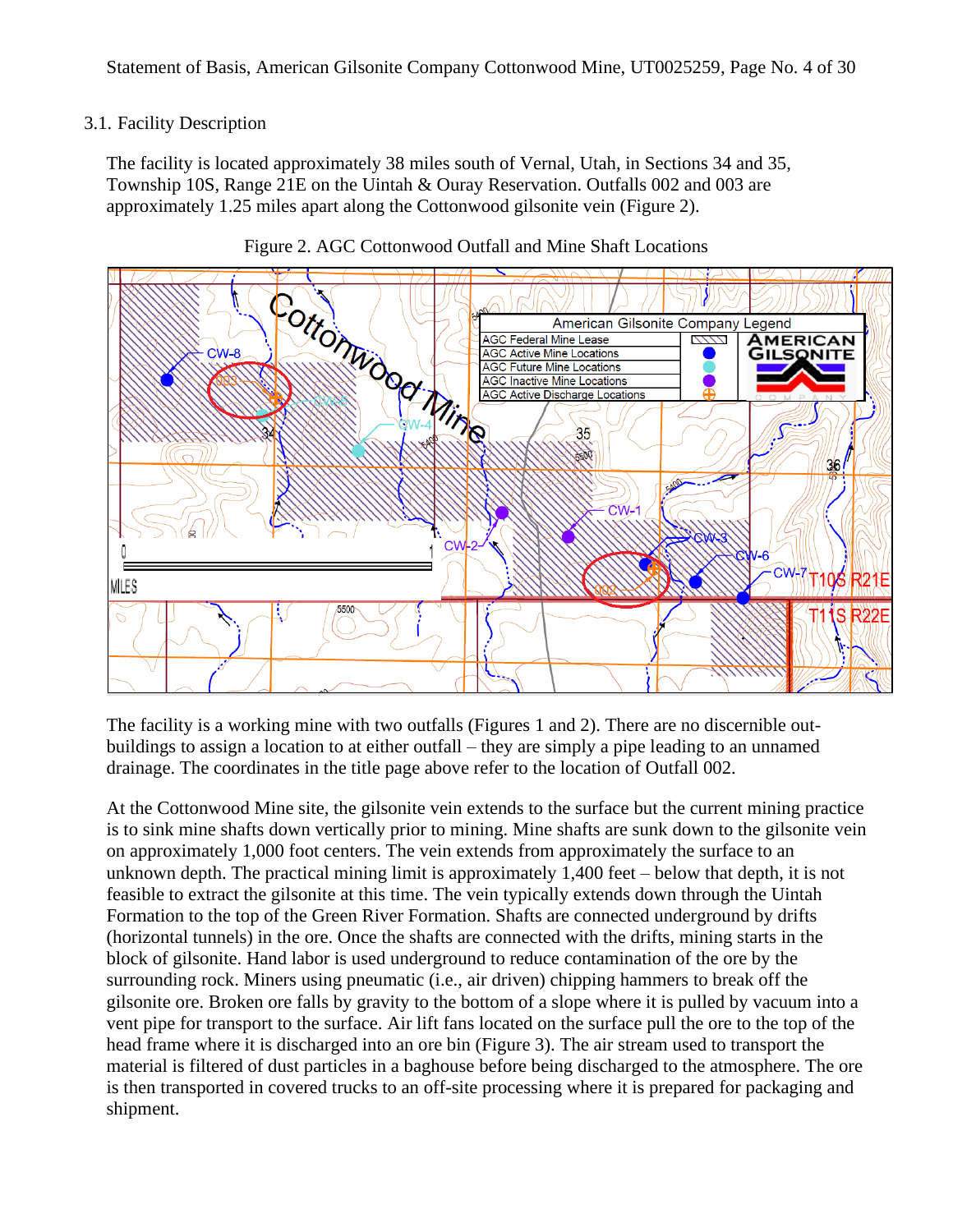

Figure 3. Photo of typical surface set up at a working gilsonite mine shaft

The groundwater table in the area is approximately 350 feet below the surface. When small or moderate amounts of groundwater are encountered, the mining suction equipment can transport it up to the surface along with the "wet" gilsonite. This mixture is then deposited at a drying bed on the surface, where this wet gilsonite is allowed to dry and the water is evaporated. The dried gilsonite is then collected from the drying beds and transported to the processing plant. This process does not result in any discharge. However, when too much water is encountered in the shaft for the mining suction system to handle, the lowest portion of the shaft is used as a sump. A submersible pump is then placed in the bottom of the shaft and water is pumped up to the surface. If the water does not require treatment prior to discharge (see section [3.2\)](#page-5-0), then it is simply discharged from one of the permitted outfall locations.

Over the course of time, the area accessible in existing mining shafts is depleted of gilsonite ore. New shafts are progressively sunk further along the vein in one or both directions, and existing shafts are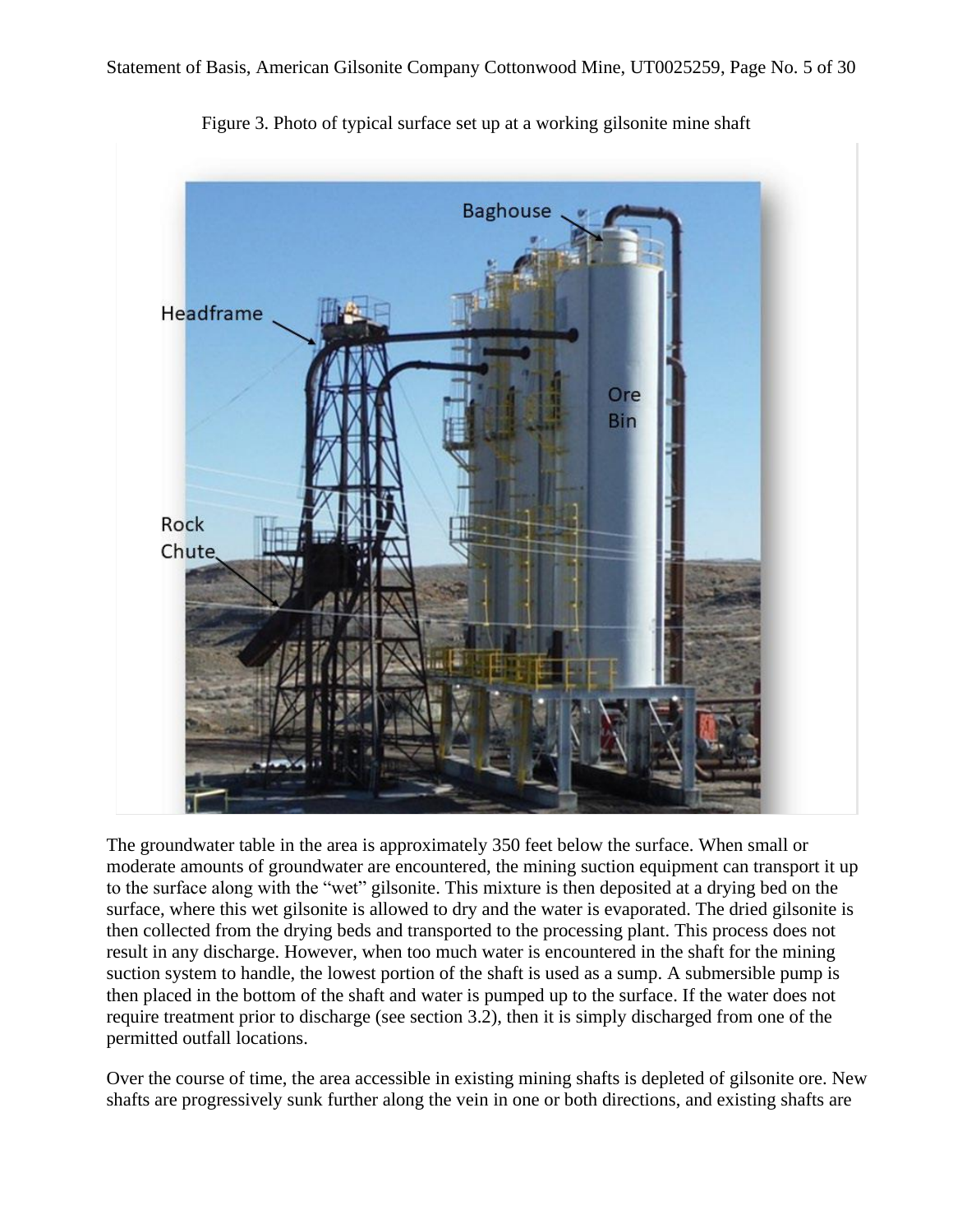abandoned. This process necessitates new outfalls being added over time and former outfalls being abandoned as the active mining progresses along the vein. There are currently six shafts at the facility (Figure 2). CW-1 and CW-2 are no longer being used for active mining, while CW-3, CW-6, CW-7, and CW-8 are actively being developed. Shafts CW-4 and CW-5 will be developed at a future date.

When operating, the facility transports all of their gilsonite ore to the Bonanza processing plant for processing. No gilsonite processing or packaging occurs on-site at the Cottonwood Mine.

#### <span id="page-5-0"></span>3.2. Treatment Process

The facility has not provided any treatment of discharges in the past. However, the discharge history is sparse (see section [5.1\)](#page-7-0) and the treatment history may not be indicative of the future. At the Bonanza Mine (a nearby gilsonite mine operated by AGC), both high pH and high total suspended solids (TSS) can occur in the groundwater. The Bonanza Mine has installed treatment for these two parameters and these are discussed here in case the Cottonwood Mine experiences similar issues.

At the nearby Bonanza Mine, when pH adjustment is required the water is pumped to a treatment shed on the surface. This shed contains a 55-gallon drum of concentrated sulfuric acid that is used to adjust the high pH discharge water. A sensor relays the pH of the water to the injection control system, where concentrated sulfuric acid is injected into the pipe to adjust the pH down to roughly 8.75. In cases where TSS treatment is needed, a bag filter is installed at the end of the discharge pipe and is replaced as needed. It is expected that pH and TSS treatment at the Cottonwood Mine (should they be needed) would look very similar to the treatment processes described above.

The Permittee must also have, and implement, a stormwater pollution prevention plan (SWPPP). The emphasis of the SWPPP is to minimize the potential for the discharge of pollutants in stormwater. See section 5.2 of the Permit for more information on the SWPPP.

#### 3.3. Outfall Locations

The previous permit authorized Outfalls 001 and 002. With this renewal, AGC has requested the removal of Outfall 001 and the addition of Outfall 003. The shafts that formerly discharged to Outfall 001 are no longer actively being mined, so there is no longer any need for an outfall at this location. Outfall 003 is further west along the vein near some of the newer shafts. Outfalls 002 and 003 are located approximately 1.25 miles apart (Table 2 and Figures 1 and 2). The outfalls are located in dry washes draining to either Sand Wash or Cottonwood Wash. Both outfalls are approximately 15-20 miles upstream of the White River, which is the first downstream perennial water body. All discharges covered by the Permit are groundwater dewatering only; no process wastewater is generated by the facility or authorized by the Permit.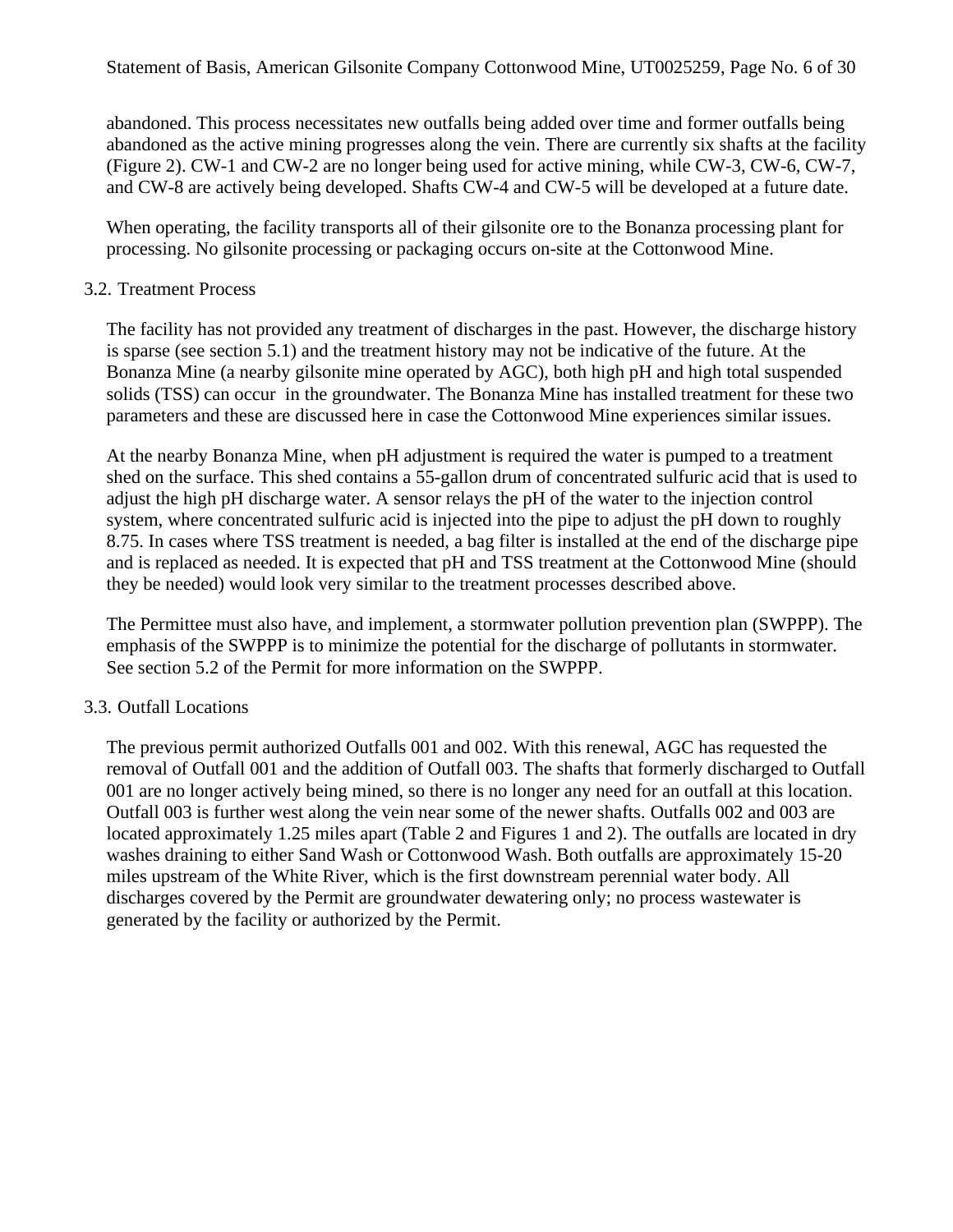| <b>Outfall</b> | Latitude<br>$(^\circ N)$ | Longitude<br>$(^\circ \text{W})$ | <b>Associated Vein, Mines</b>                      | <b>Current</b><br><b>Treatment</b><br><b>Process</b> | <b>Receiving</b><br>Water                     |
|----------------|--------------------------|----------------------------------|----------------------------------------------------|------------------------------------------------------|-----------------------------------------------|
| 002            | 39.89780                 | 109.51373                        | Cottonwood Vein, Mine CW-3,<br>$CW-6$ , and $CW-7$ | None/Untreated                                       | Unnamed<br>tributary of<br>Sand Wash          |
| 003            | 39.90417                 | 109.53750                        | Cottonwood Vein, Mine CW-4,<br>$CW-5$ , and $CW-8$ | None/Untreated                                       | Unnamed<br>tributary of<br>Cottonwood<br>Wash |

Table 2. Outfall Locations and Descriptions

The authorization to discharge under this Permit is limited to these specific outfalls. However, EPA recognizes that the facility operations are constantly moving along gilsonite veins, and that construction of treatment facilities, roads, etc. may dictate the need to slightly modify outfall locations. Therefore, this reissuance allows the Permittee to request, in writing, a change to a dewatering outfall location. EPA may approve or deny the request based on monitoring results and other information available without further public notice or major modification of the Permit, if the following conditions are met:

- 1. The modified outfall location is within 0.25 miles (1,320 feet) of the existing outfall location;
- 2. The modified outfall location discharges to the same immediate receiving water;
- 3. The modified outfall location remains on the same vein and incorporates the same treatment processes;
- 4. There is no change to nearby affected landowners; and
- 5. Notification of the change in outfall location is provided to EPA prior to any discharges to the modified outfall location.

## 3.4. Chemicals Used

The facility does not use any chemicals at this time. At the nearby Bonanza Mine, AGC uses concentrated sulfuric acid to adjust pH when necessary. It is possible that the facility will implement the use of sulfuric acid for pH adjustment at this facility if they are unable to meet permit conditions without its use.

## <span id="page-6-0"></span>**4. DESCRIPTION OF RECEIVING WATER**

Outfall 002 is located on an unnamed dry wash that discharges to Sand Wash. Sand Wash is a dry wash that flows north into the White River approximately 15 miles downstream of the facility. Outfall 003 is located on an unnamed dry wash that discharges to Cottonwood Wash. Cottonwood Wash is a dry wash that flows north into the White River approximately 20 miles downstream of the facility. The White River is a tributary of the Green River, which is a tributary of the Colorado River. The White River is a perennial stream, and there is a USGS gage on the White River upstream of the facility (USGS 09306500, White River near Watson, Utah) that reports a 7Q10 low flow of approximately 86 cubic feet per second (equivalent to 55.7 million gallons per day [mgd]) for the period 1951-2020. The facility is in hydrologic unit code (HUC) 14050007 (Lower White). Sand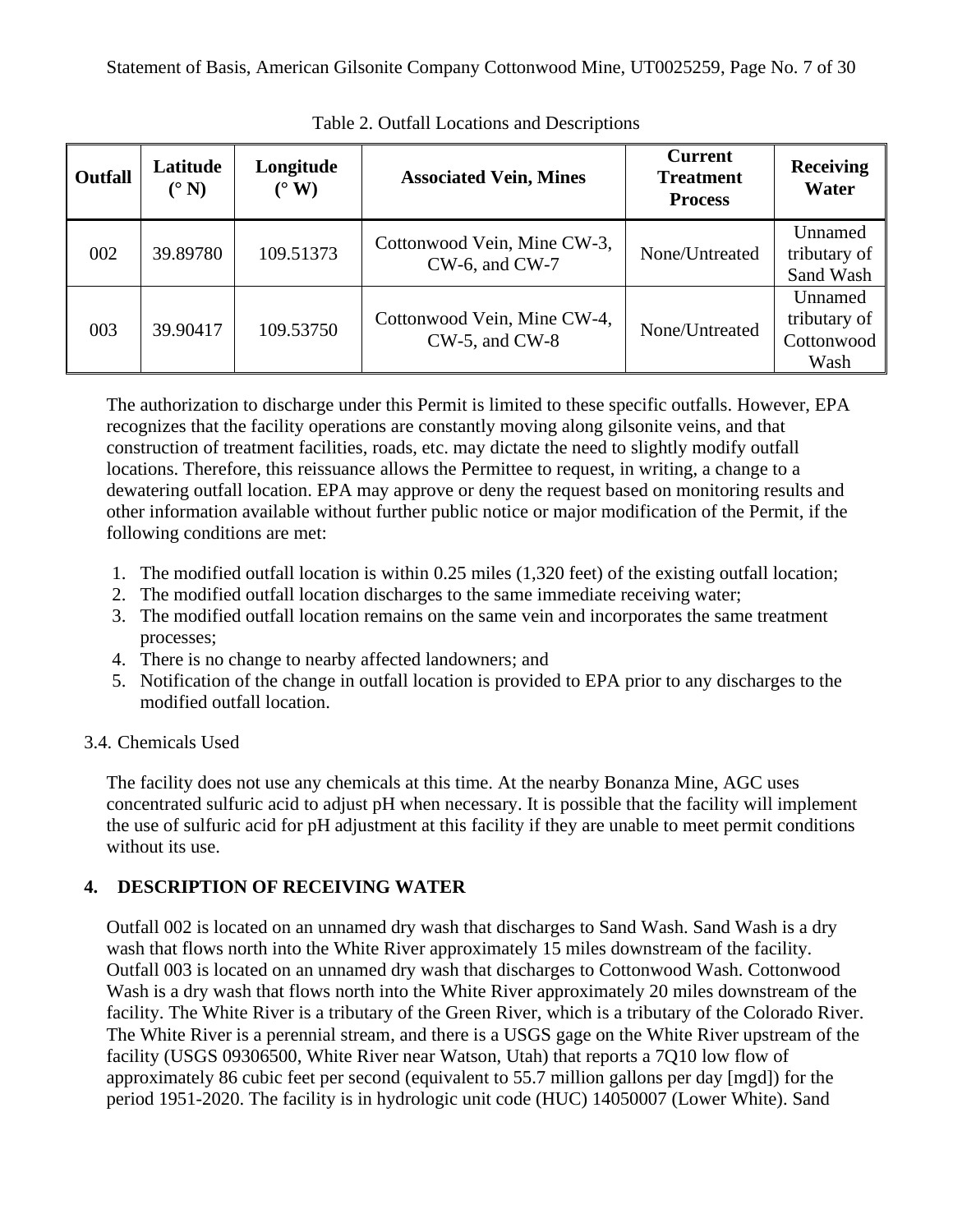Wash and Cottonwood Wash are dry much of the year, typically only flowing in response to rainfall or snowmelt events. Both discharge locations have no dilution flow.

## **5. PERMIT HISTORY**

This facility was first issued an NPDES permit by the state of Utah in 1996. EPA became the permitting authority for the 2002 permit issuance. The facility was owned and operated by Lexco Inc. until August of 2009, when the facility was acquired by AGC. AGC's previous permit for the facility became effective on September 1, 2016 and was administratively continued on August 31, 2021.

### <span id="page-7-0"></span>5.1. Discharge Monitoring Report (DMR) Data

Outfall 001 did not discharge during the previous permit cycle (September 2016 to August 2021). This outfall is being removed from this Permit renewal at the request of the Permittee. Outfall 002 only reported discharge during two quarters of the previous permit cycle (December 2019 and February 2020). Outfall 003 is a new outfall and does not have any discharge data to report.

The facility's limited DMR data for Outfall 002 is summarized in Table 3. During the previous permit cycle (September 2016 to August 2021), the facility reported one violation of the 7-day average TSS limits and the 30-day average TSS limits, and one violation of the pH upper limit of 9.0.

Table 3. Summary of the AGC Cottonwood Mine DMR Data (September 2016 – March 2021) for Outfall 002 from EPA's Integrated Compliance Information System (ICIS) database (data accessed 4/7/21)

| <b>Parameter</b>                                                              | <b>Permit</b><br>Limit(s)      | <b>December</b><br>2019<br><b>Reported</b><br><b>Value</b> | <b>February</b><br>2020<br><b>Reported</b><br><b>Value</b> | <b>Number</b><br>of Data<br><b>Points</b> | <b>Number of</b><br><b>Violations</b> |
|-------------------------------------------------------------------------------|--------------------------------|------------------------------------------------------------|------------------------------------------------------------|-------------------------------------------|---------------------------------------|
| Flow, mgd                                                                     |                                | 0.00                                                       | 0.05                                                       | $\overline{2}$                            |                                       |
| <b>Total Suspended</b><br>Solids (TSS), mg/L                                  | $25/35$ $a/$                   | 18                                                         | 52                                                         | $\overline{2}$                            | 1                                     |
| <b>Total Dissolved Solids</b><br>$(TDS)$ , mg/L                               | 3,500                          | 1,760                                                      | 2,620                                                      | $\overline{2}$                            | $\overline{0}$                        |
| TDS Annual Loading,<br>rolling average,<br>tons/year (sum of all<br>outfalls) | 366                            | 1 b/                                                       | 16 b/                                                      | $\overline{2}$                            | $\Omega$                              |
| pH, standard units                                                            | 6.5-9.0 $c/$                   | 8.92 min<br>8.92 max                                       | 8.90 min<br>$9.70 \text{ max}$                             | $\overline{2}$                            | 1                                     |
| Oil & Grease, $mg/L$                                                          | 10                             | No detections                                              | No detections                                              | $\overline{2}$                            | $\overline{0}$                        |
| Oil and Grease, visible<br>observation of sheen                               | No visible<br>sheen<br>allowed | No visible<br>sheen<br>observed                            | No visible<br>sheen<br>observed                            | $\overline{2}$                            | 0                                     |

 $\overline{a}$ / There are two permit limits for TSS – a 30-day average of 25 mg/L, and a 7-day average of 35 mg/L. The Permittee reported the same data for both limits.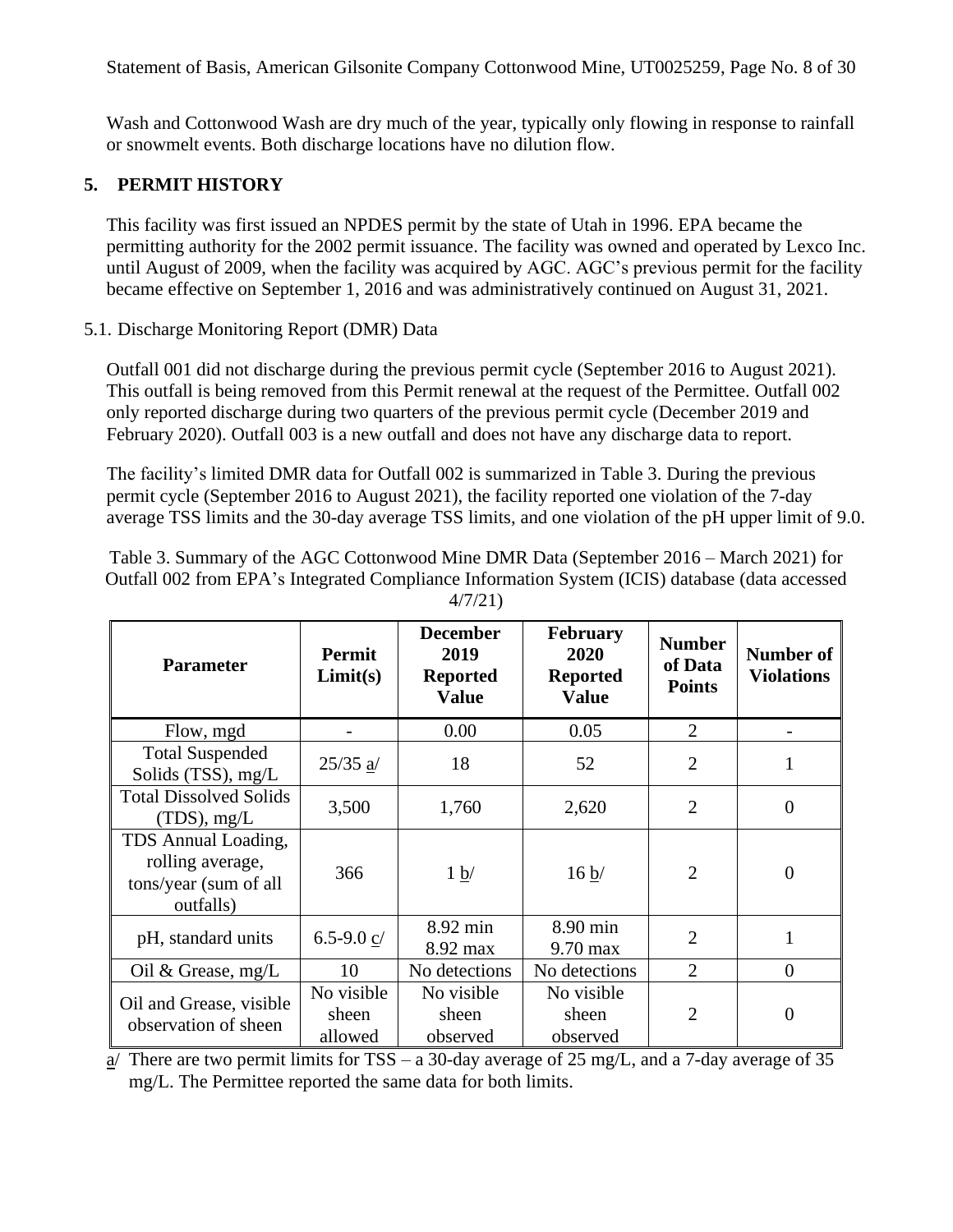- b/ The values for TDS Annual Load may have been reported incorrectly in units of tons/month. A flow of 0.05 mgd at 2,620 mg/L (i.e., the February 2020 data) calculates out to be about 16.4 tons TDS/month, or approximately 200 tons TDS/year. EPA has left the values as reported in this table.
- c/ Limitation is a range, pH shall not to be less than 6.5 nor greater than 9.0 standard units at any time.

### 5.2. Other Facility History

During the previous permitting cycle, the site was inspected by EPA in June of 2017. The facility was not discharging at the time and had not discharged since AGC acquired it in 2009. Inspection findings include late and missing DMRs, and a need to update the stormwater pollution prevention plan (SWPPP) prior to reinitiating operations at the facility. The SWPPP requirements are further addressed in this SoB.

### **6. PROPOSED PERMIT LIMITATIONS**

#### 6.1. Technology Based Effluent Limitations (TBELs)

### *6.1.1.Federal TBELs*

This facility is categorized as an asphaltic mining facility and falls under Federal Effluent Limitations Guidelines in 40 CFR Part 436, Subpart F – Asphaltic Mineral Subcategory. The provisions of this subpart are applicable to the processing of bituminous limestone, oilimpregnated diatomite, and **oilsonite** not primarily as an energy source. The development document for the federal effluent limit guidelines mentions "bituminous limestone, oilimpregnated diatomite, and **gilsonite**," and in fact used this facility as the basis for effluent limitation development. The development document does not mention "oilsonite," and it is believed that this is a typo in the 1975 Federal Register and 40 CFR 436. Section 436.62 contains the following best practical control technology (BPT) requirements:

(a) Subject to the provisions of the following paragraphs of this section, there shall be no discharge of process generated wastewater pollutants into navigable waters.

(b) Only that volume of water resulting from precipitation that exceeds the maximum safe surge capacity of a process wastewater impoundment may be discharged from that impoundment. The height difference between the maximum safe surge capacity level and the normal operating level must be greater than the inches of rain representing the 10-year, 24-hour rainfall event as established by the National Climatic Center, National Oceanic and Atmospheric Administration for the locality in which such impoundment is located.

According to the NOAA Precipitation Frequency Data Server, which was accessed on June 14, 2021, the 10-year, 24-hour rainfall total for this location is approximately 1.44 inches.

#### 6.2. Water Quality Based Effluent Limitations (WQBELs)

The dewatering operation discharges into dry washes which in turn discharge to either Sand Wash or Cottonwood Wash. A general description of the receiving waters can be found in section [4.](#page-6-0) The receiving waters are all within the Uintah & Ouray Reservation and do not reach state of Utah waters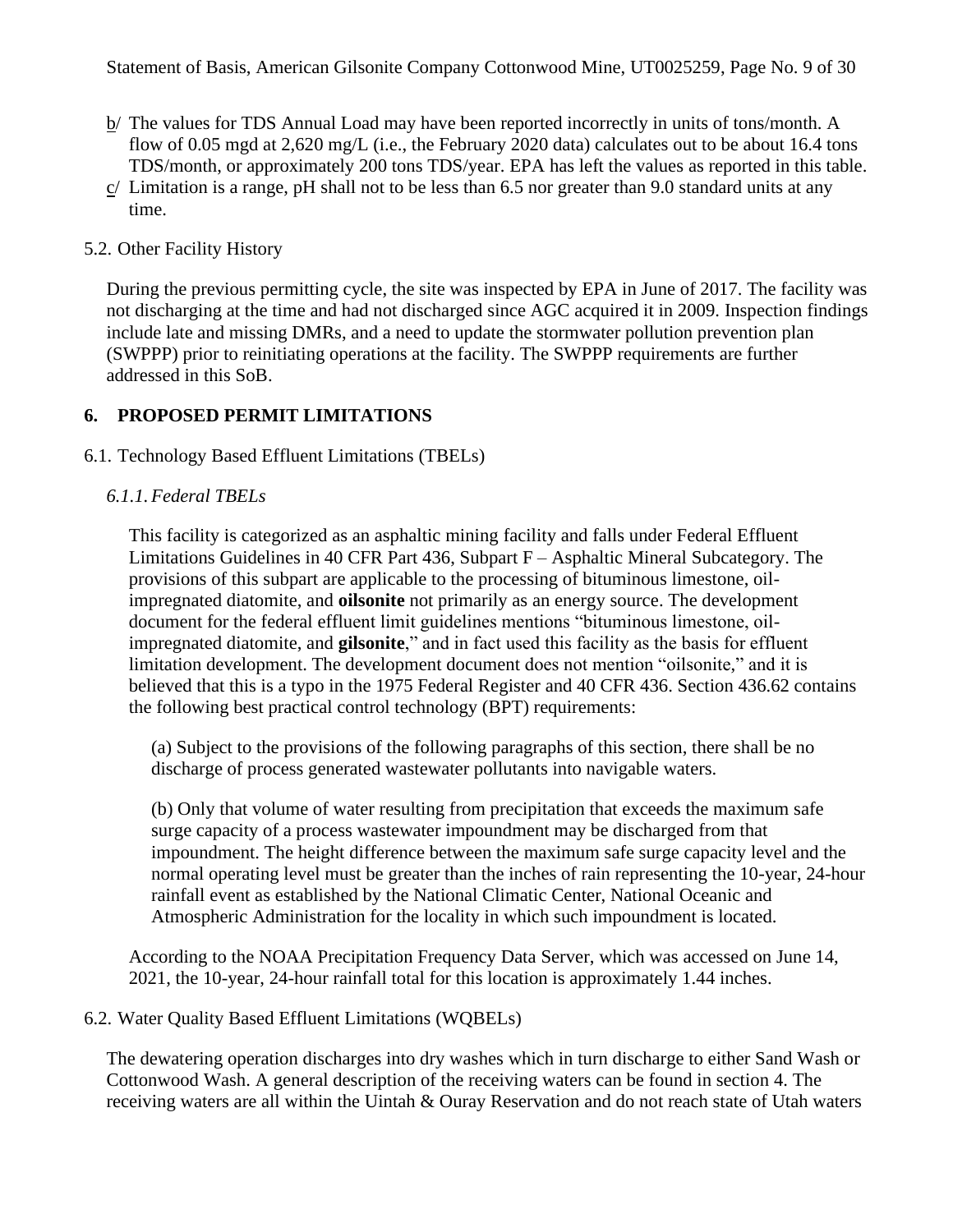for approximately 100 miles downstream (after the White River joins the Green River). Therefore, state of Utah water quality standards were not considered in the reissuance of this Permit.

The Ute Indian Tribe does not have EPA-approved water quality standards, nor did they have any tribally-adopted water quality standards or regulations at the time of permit issuance. The Permit contains a re-opener provision if EPA-approved water quality standards are developed at a future date.

In April 2021, the Ute Indian Tribe requested to participate in government to government consultation in the development of this Permit. During this process, the Ute Indian Tribe indicated that they were concerned with potential impacts to animal and plant life in the area, and the unknown nature of the discharge. In August 2021, the Ute Indian Tribe provided EPA with a list of parameters and requested that they be included in the Permit. These will be discussed further in section [6.3.](#page-10-0)

In addition to the Ute Indian Tribe's concerns, EPA considered the following additional sources for potential water quality-based effluent limits.

### *6.2.1.Colorado River Basin Salinity Control Act*

Salinity impacts are a major concern in the Colorado River watershed. In 1974, in coordination with the Department of the Interior and the U.S. State Department, Congress passed the Colorado River Basin Salinity Control Act. The goal of this Act is to decrease salt loading in the Colorado River. This Act establishes salinity guidelines for point sources discharging into the Colorado River watershed.

Per this Act, industrial users may not discharge more than one ton per day (or 366 tons per year – the policy allows for either a daily or annual loading limit) of total dissolved solids (TDS) to the Colorado River watershed. However, there are variances that can be applied to these criteria based on cost and the connectivity to intercepted groundwater.

### *6.2.2.EPA Recommended Water Quality Criteria for Aquatic Life*

EPA Quality Criteria for Water (1986) provides basic guidance on the kind and extent of all identifiable effects on the health and welfare of aquatic life which may be expected from the presence of pollutants in water. This guidance addresses several pollutants which are relevant to this facility. It recommends a pH range of 6.5 to 9.0 for freshwater aquatic life. It provides narrative statements on the harmful effects of oil and grease. It also reports dissolved oxygen (DO) values for warmwater aquatic life criteria that range from 3.0 to 6.0 mg/L as suggested minimum values.

### *6.2.3. Total Maximum Daily Loads (TMDLs)*

Section 303(d) of the Clean Water Act authorizes EPA to assist states, territories and authorized tribes in listing impaired waters and developing Total Maximum Daily Loads (TMDLs) for these waterbodies. A TMDL establishes the maximum amount of a pollutant allowed in a waterbody and serves as the starting point or planning tool for restoring water quality. Currently, there are no 303(d) listings for impairment nor developed TMDLs on the Uintah & Ouray Reservation. The Permit contains a re-opener provision if a TMDL is developed at a future date.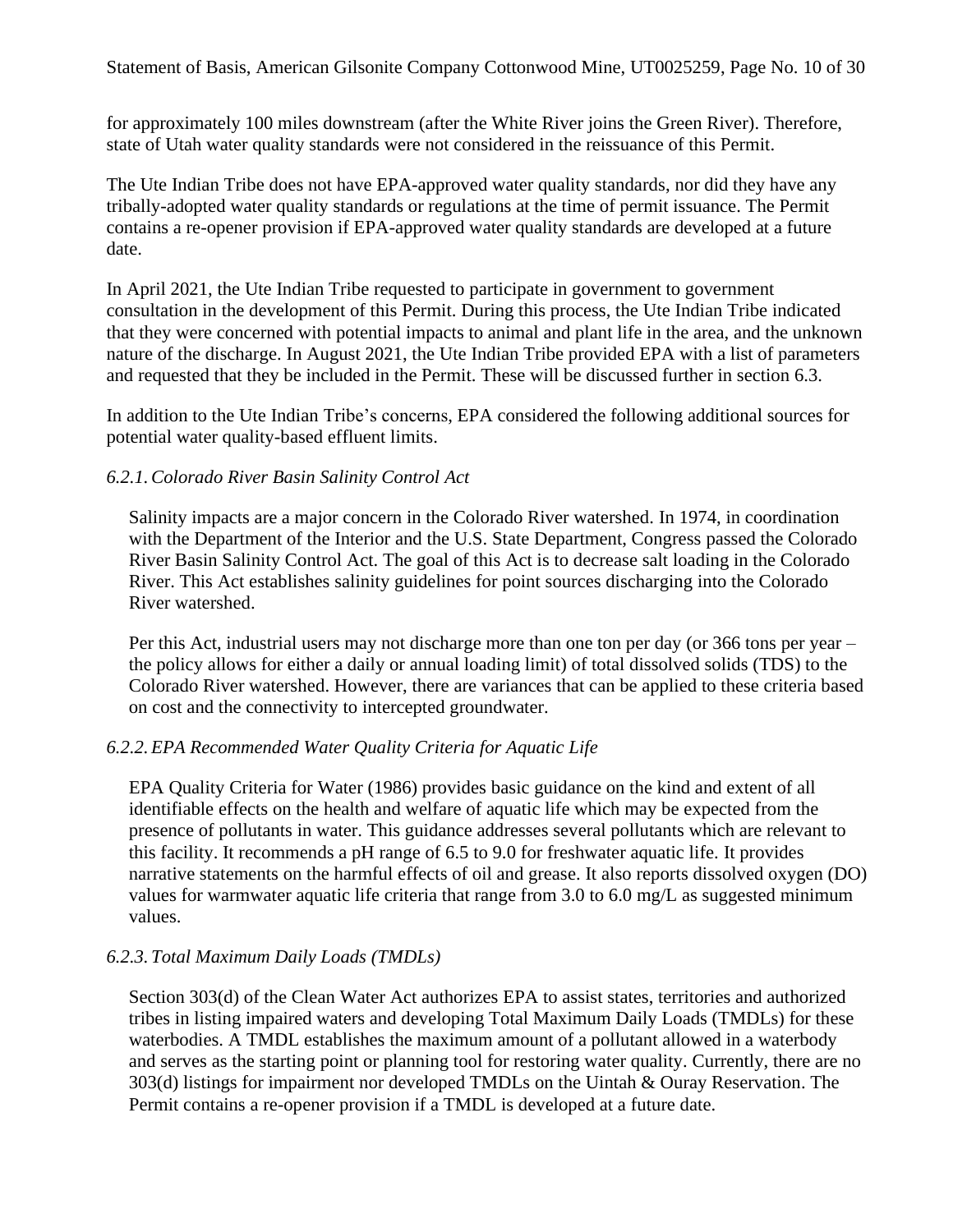<span id="page-10-0"></span>6.3. Justifications and Reasonable Potential Determinations for Final Effluent Limitations and Monitoring Requirements

Effluent limitations in the Permit are derived from the parameter-specific discussions below. In general, EPA has determined that a monthly monitoring frequency will apply to most parameters with effluent limitations in the Permit. This is in line with other nearby gilsonite mines and other mining permits issued in Region 8. Some of the factors considered include the frequency of discharge (currently very low at this facility), nature of the effluent (non-process groundwater), location of the discharge (dry sand washes far from population centers), and treatment processes (none at this time). If these or other factors change, EPA may change the frequency of monitoring for some or all parameters through a permit modification.

#### *6.3.1. Total Suspended Solids (TSS)*

The existing TSS limits of 25 mg/L monthly average and 35 mg/L weekly average were included in the Permit when it was issued by the Utah Division of Environmental Quality and are based on Utah secondary treatment standards defined in the Utah Wastewater Disposal Regulations (*UAC R317-1-3.2.B*). These are typically applied to sanitary wastewater treatment facilities and not industrial activities such as ore mining, and it is not clear why these were originally applied to the facility. However, these effluent limitations were retained when EPA became the permitting authority due to "anti-backsliding" regulations, and because implementing some type of TBEL for TSS is consistent with the permitting approach used for other industrial and mining point source dischargers in EPA Region 8.

#### *6.3.2. Temperature*

An effluent limit for temperature is not included in this Permit. There are no technology-based temperature effluent limitations for gilsonite mines, nor has the Ute Indian Tribe adopted any temperature water quality standards at this time. Furthermore, this Permit authorizes the discharge of groundwater, which is typically cooler than ambient surface temperatures in the summer and warmer than ambient surface temperatures in the winter, thereby moderating surface water temperatures year-round. Finally, the facility discharges to dry, sandy washes which rarely contain surface water. Temperature is not a conservative pollutant – as it flows across the landscape or through the subsurface layer, it equilibrates with ambient temperatures – so EPA has determined that any temperature discharges would not likely have an effect on downstream waters such as the White River, which is 15 to 20 miles downstream.

During government to government consultations, the Ute Indian Tribe requested that water temperature be included as a monitoring parameter in the Permit. Since water temperature is a default reporting requirement for submitting NPDES permit applications and renewals, EPA agrees that collecting baseline water temperature data is reasonable and would help verify the assumption that groundwater discharges will not have a negative impact on surface water temperatures. Because temperature variability in groundwater is typically very low, EPA will only require semi-annual temperature monitoring – once in the 'summer' months (May-October), and once in the 'winter' months (November-April), at each outfall. This will also help verify EPA's assumption that temperature does not vary significantly from season to season.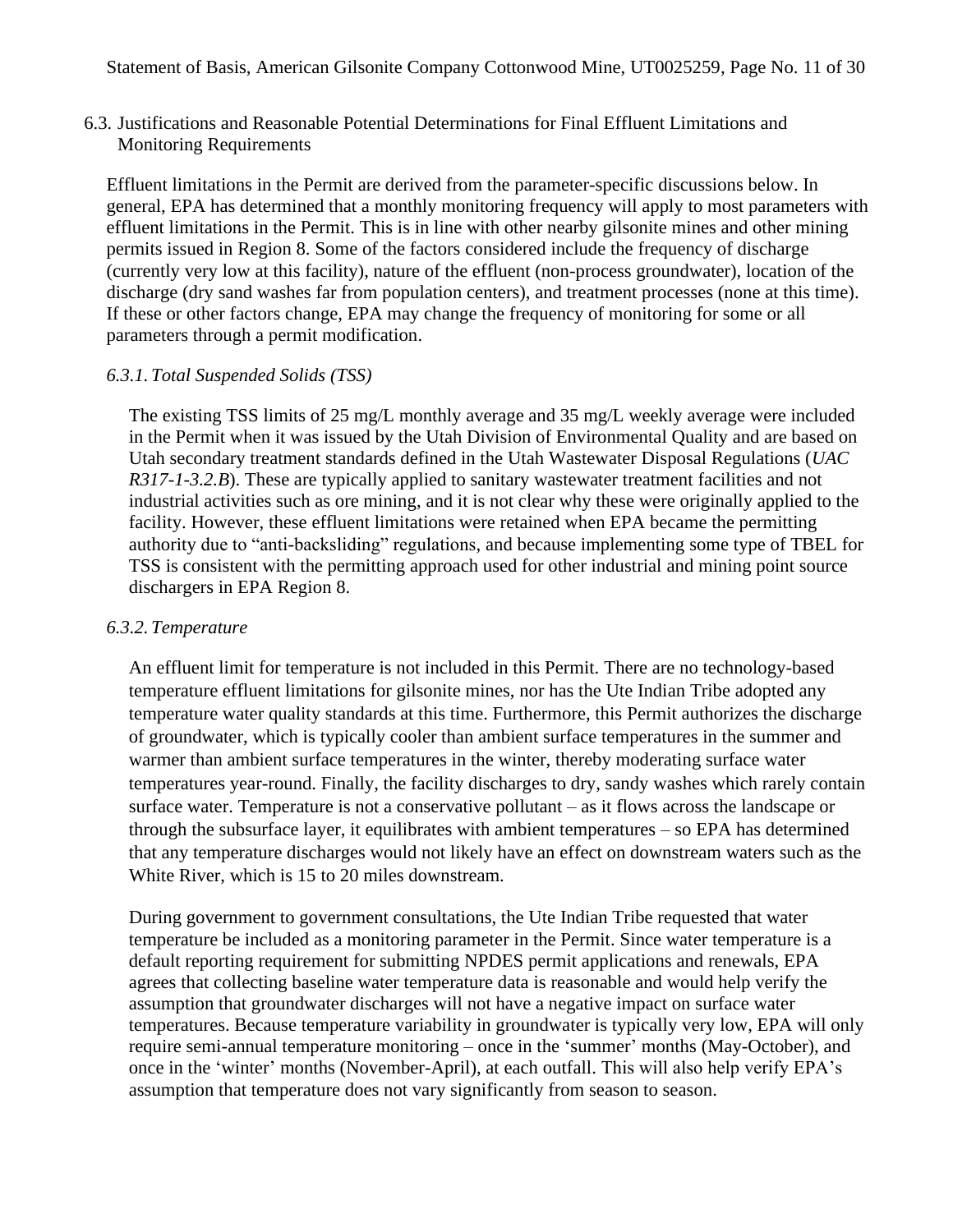### *6.3.3. Total Dissolved Solids (TDS)*

This Permit contains a daily maximum effluent limit of 3,500 mg/L TDS for all outfalls. This limit was included in 1996 and was a production-based limit based on the nearby AGC Bonanza Mine. It is not clear what this production-based limit was originally based on, or why it was applied to the Cottonwood Mine. Regardless, this effluent limit is retained in the Permit due to "antibacksliding" regulations, and because this limit helps ensure compliance with the salinity loading effluent limitations.

### *6.3.4. Salinity Loading*

This Permit contains an effluent limit of 366 tons of salt per year (equivalent to one ton of salt per day), measured as TDS, and requires reporting on a rolling quarterly basis. This limit was included in the permit issued in 1996 per the *Policy for Implementation of Colorado River Salinity*  Standards Through the NPDES Permit Program for Intercepted Ground Water. The current load limit is being retained in the Permit.

### *6.3.5. pH*

A pH range limit of 6.5-9.0 was included in previous permits, and was originally based on Utah water quality standards. This pH range is equivalent to EPA's national recommended freshwater aquatic life pH criteria and will be retained in the Permit.

### *6.3.6. Oil & Grease*

An oil and grease limit was included in the previous permit. There are no specific dewatering Effluent Limit Guidelines (ELGs) developed for concentration limitations on oil and grease. However, EPA's 1986 recommended aquatic life criteria recommends that "surface waters shall be virtually free" from floating oils of petroleum origin, as "floating sheens of such oils result in deleterious environmental effects." EPA Region 8 has developed a protocol to implement the 1986 criteria in tribal permits using a dual approach: frequent visual observations of the discharge looking for a visible sheen or floating oil, and when either of those is observed, a sample must be immediately taken and analyzed for oil and grease with an effluent limitation of 10 mg/L. This approach and limit will be retained in this Permit.

The monitoring frequency for visual observation of oil and grease has been set to weekly. This is more frequent than other monitoring requirements in the Permit, but is justified because oil and grease exceedances can be caused by mechanical or equipment malfunction as well as variability in the effluent.

#### *6.3.7. Dissolved Oxygen (DO)*

Groundwater is typically low in DO. Data from AGC's nearby Bonanza Mine indicates that the groundwater in their mines typically contains around 1.0 mg/L DO before any treatment. EPA's 1986 water quality criteria lists recommended dissolved oxygen levels for warmwater "other life stages" criteria, which consist of a 30-day average of 5.5 mg/L DO or more, and an instantaneous minimum of 3.0 mg/L DO.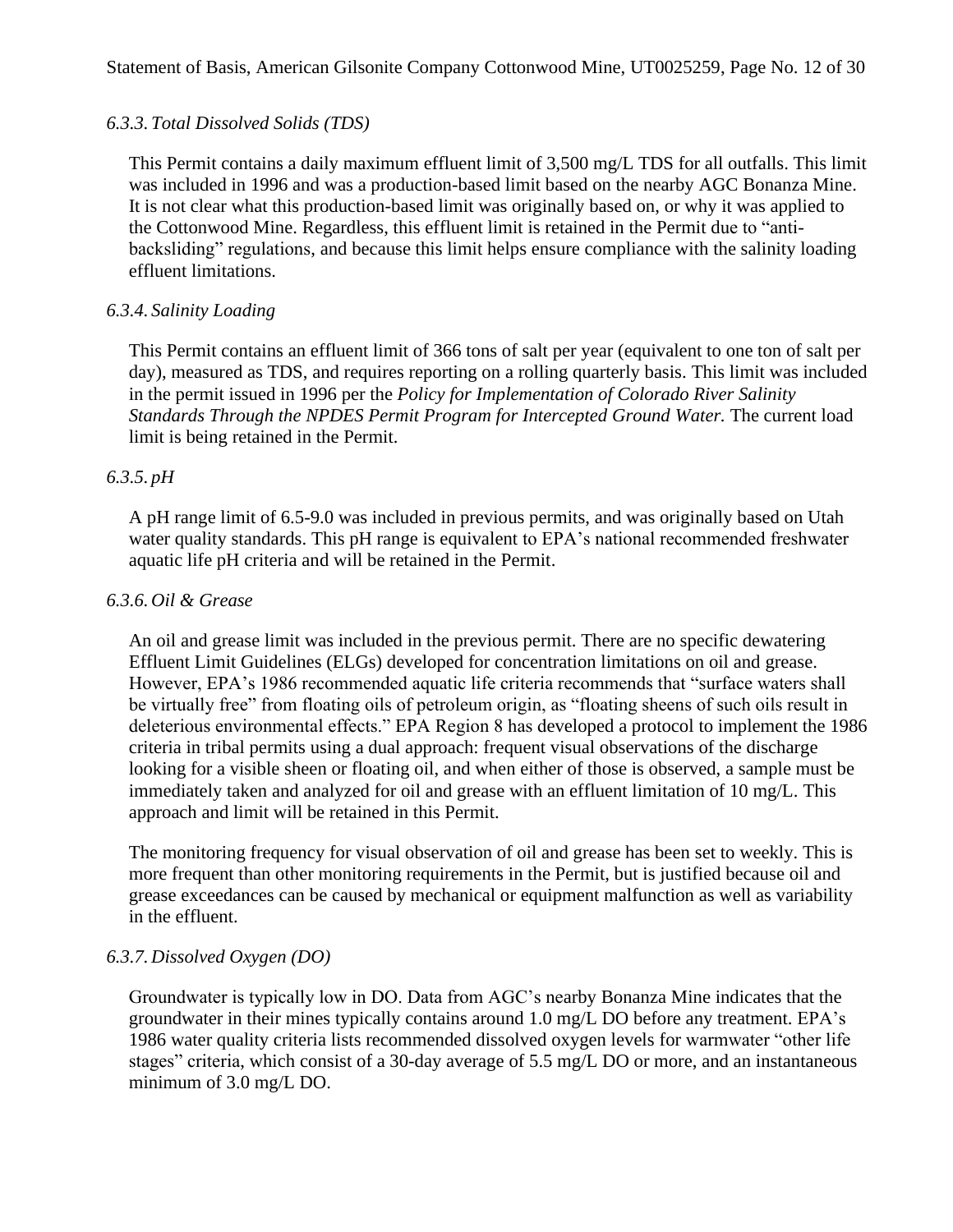However, the facility's discharges are to dry sand washes over 15 miles from the White River. Low dissolved oxygen levels are not a conservative pollutant – oxygen is readily absorbed by water flowing downhill in the ambient atmosphere. The discharges at these outfalls are not considered to have reasonable potential to affect any downstream aquatic life. Therefore, DO is not a potential pollutant of concern and DO effluent limitations and monitoring will not be required at this time.

### *6.3.8. Metals*

Gilsonite is a hydrocarbon bitumen and not a metal ore (Table 2). The pneumatic mining process is not known to introduce additional metals or acidic compounds which would cause metals to leach from existing soils or soils adsorbed to gilsonite. Additionally, hand mining allows for minimal disturbance of the ore and the surrounding rock. For these reasons, metals are not considered a pollutant of concern and metals effluent limitations and monitoring will not be required.

### *6.3.9. Whole Effluent Toxicity (WET) Monitoring*

Discharge data from this and other nearby mining dewatering operation indicates that the source water is chemically consistent. Furthermore, with the exception of possible pH adjustments using sulfuric acid, there are no chemicals used during the treatment process. Finally, all facility discharges are located in stream channels that are dry most of the year. For these reasons, EPA believes the chemical-specific effluent limitations are sufficient to attain and maintain any applicable downstream water quality criteria and prevent toxicity in the receiving water. Therefore, WET effluent limitations and monitoring will not be required. The Permit contains a reopener provision if the need for WET effluent limitations or monitoring is determined at a future date.

#### *6.3.10.No Discharge of Sanitary Wastewater or Contact Cooling Water*

The facility does not have any sanitary sewer infrastructure or restroom facilities, and the Permit does not authorize the facility to discharge sanitary wastewater.

The previous permit contained a prohibition for discharging contact cooling water. The facility does not use cooling water and it is unclear why this provision was included. However, to avoid any "anti-backsliding" concerns, this provision will remain in the Permit.

### *6.3.11.No Discharge of Process Wastewater Except During Extreme Precipitation Events*

The facility does not have any processing capabilities – they truck all of the mined gilsonite ore to the Bonanza facility for processing. This process is not expected to change. Therefore, the Permit does not authorize the discharge of process wastewater. However, if the facility plans to begin processing gilsonite ore at the site, the Permittee may request a permit modification to allow for a process wastewater discharge during a 10-year, 24-hour precipitation event or greater, as allowed in 40 CFR Part 436.62. EPA may add SWPPP inspection requirements for a processing plant in any permit modification.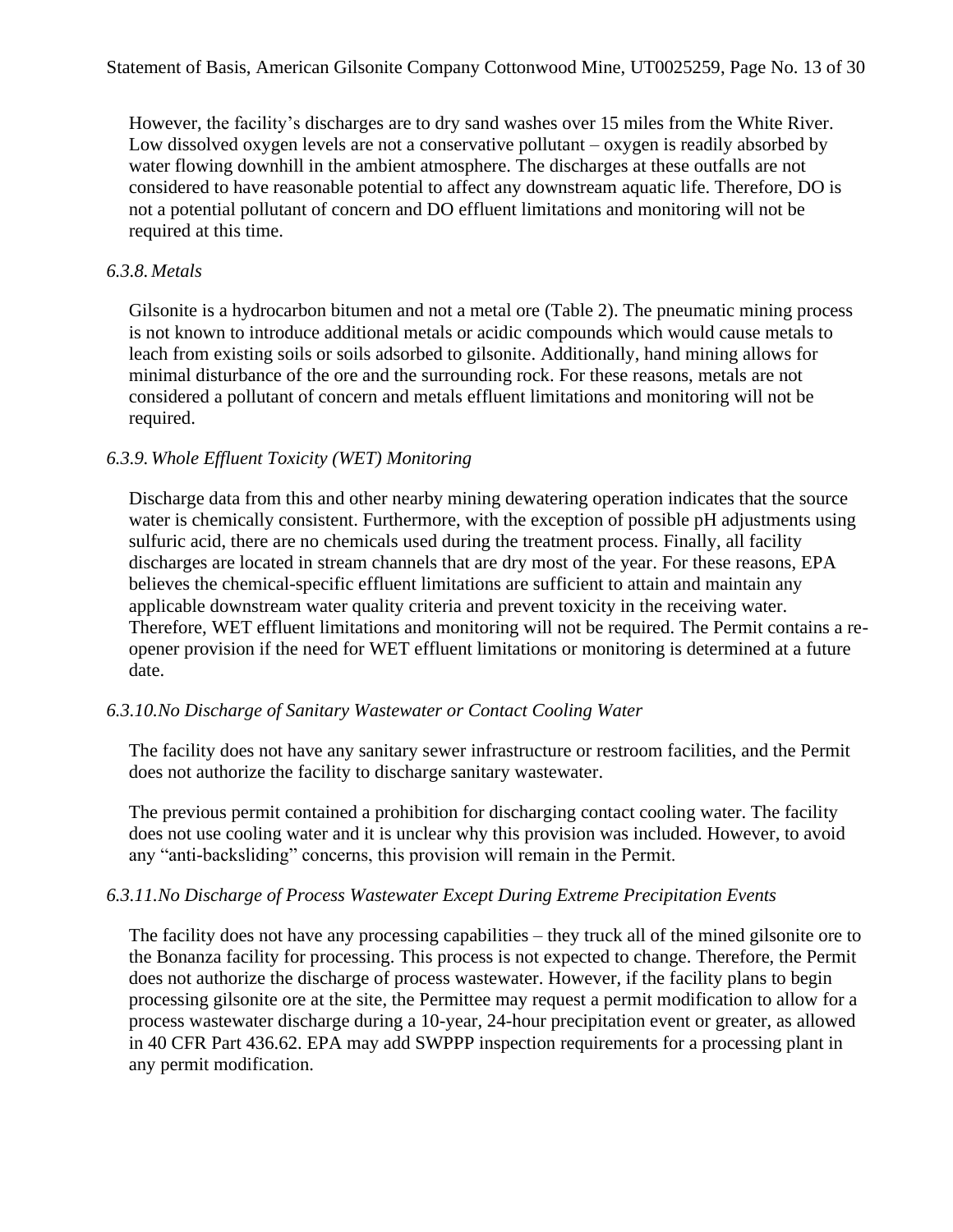### <span id="page-13-0"></span>*6.3.12.Cations and Anions*

During government to government consultations, the Ute Indian Tribe expressed concerns at the unknown nature of the facility's discharge and concerns for animal and plant life downstream of the facility. Specifically, they expressed concerns that the cations and anions could be affecting downstream animal and plant life. Although the Ute Indian Tribe has not adopted water quality standards for the receiving waters at this time, EPA agrees that identification of basic cations and anions can help characterize effluent and be used to evaluate potential impacts to downstream uses. Based on the low variability in groundwater, EPA has determined that a semi-annual monitoring requirement for cations and anions will be sufficient to include for each outfall in the Permit. The analysis will focus on typical cations and anions found in groundwater. Cation monitoring will include calcium, iron, magnesium, potassium, and sodium. Anion monitoring will include bicarbonate, carbonate, chloride, fluoride, and sulfate. These monitoring results are being used solely to characterize the effluent – the receiving waters have no water quality standards that would be impacted by these cations and anions.

### *6.3.13.Specific Conductance (SC) and Electrical Conductivity (EC)*

During government to government consultations, the Ute Indian Tribe requested that SC and/or EC be included as a monitoring parameter in the Permit. EC is a measure of water's capability to conduct electricity. Since the ability to conduct electricity varies with temperature, SC is an EC measurement that has been corrected to 25 °C. SC and EC are basically direct measurements of the amount of salt in water. In fact, most natural waters display a very constant relationship between SC and TDS. This strong correlation is demonstrated in data from the nearby White River shown in Figure 4.

#### Figure 4. Relationship between SC and TDS at USGS 09306500, White River near Watson, Utah, data from 1985-2021 (n=210 samples)

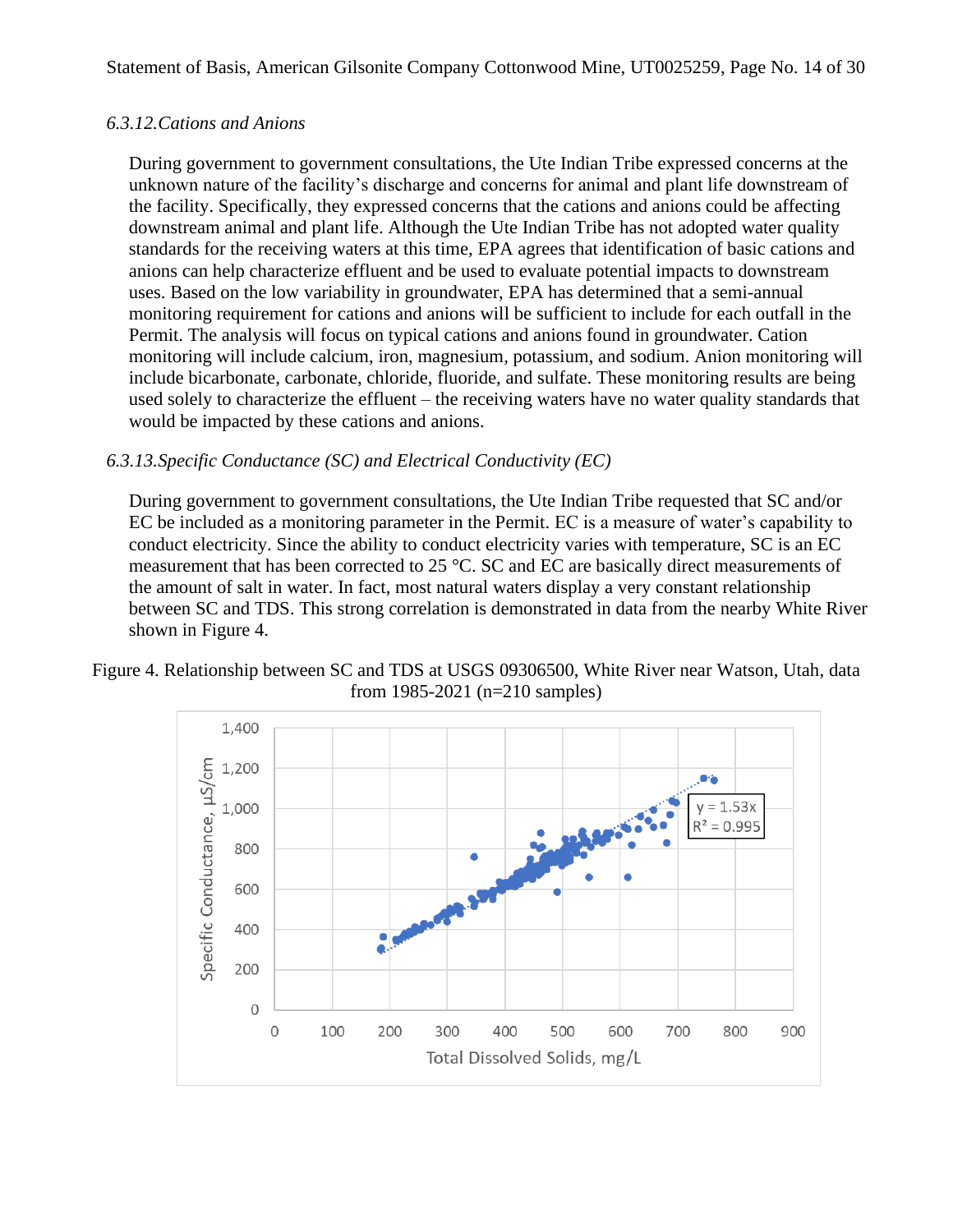Water with high salt content can have a detrimental effect on irrigated crops, as different crops and plants have differing salt tolerances. According to the Ute Indian Tribe, no irrigated agriculture use occurs for either receiving water, and the Permit already contains effluent limitations and monitoring requirements for TDS. Based on this and the fact the receiving waters have no water quality standards that would be impacted by SC or EC and that there are no associated EPA recommended water quality criteria, EPA cannot justify including SC or EC monitoring requirements or effluent limitations in the Permit.

#### *6.3.14.Sodium Adsorption Ratio (SAR)*

During government to government consultations, the Ute Indian Tribe requested that SAR be included as a monitoring parameter in the Permit. SAR is a measure of the amount of sodium cations relative to calcium and magnesium cations, and is typically measured in either water or soil. High SAR values in soil can lead to dispersion and degradation of soil structure (i.e. "soil sodicity"). This can occur when soils are irrigated with water that has high SAR. While according to the Ute Indian Tribe, no irrigated agriculture use occurs for either receiving water, the constituents that make up the SAR calculation are already being monitored (see section [6.3.12\)](#page-13-0); thus, EPA will include a semi-annual SAR reporting requirement for each outfall when cations are measured. Typically, labs will report this parameter for free if requested when doing a cation analysis. These monitoring results are being used solely to characterize the effluent – since the receiving waters have no water quality standards or uses that would be impacted by SAR and there are no associated EPA recommended water quality criteria for SAR.

#### *6.3.15.Total Hardness*

During government to government consultations, the Ute Indian Tribe requested that total hardness be included as a monitoring parameter in the Permit. The simplest definition of water hardness is the amount of divalent cations in the water. While all divalent cations may contribute to a water hardness measurement, generally the most common divalent cations in groundwater are calcium and magnesium – other divalent cations typically contribute little to no appreciable additions to the water hardness measurement. In fact, most labs simply report the hardness as a summation of calcium and magnesium cations. Hardness affects drinking water aesthetics and scaling, and also factors into metals toxicity (metals are more toxic when water hardness is lower). While the receiving waters have no drinking water uses, and metals are not pollutants of concern in this permit, the constituents that make up the hardness calculation are already being monitored (see section [6.3.12\)](#page-13-0); thus, EPA will include a semi-annual hardness reporting requirement for each outfall when cations are measured. Typically, labs will report this parameter for free if requested when doing a cation analysis. These monitoring results are being used solely to characterize the effluent – the receiving waters have no water quality standards or uses that would be impacted by hardness there are no associated EPA recommended water quality criteria that would be impacted by hardness given the pollutants of concern.

#### *6.3.16.Turbidity*

During government to government consultations, the Ute Indian Tribe requested that turbidity be included as a monitoring parameter in the Permit. Turbidity is a measurement of the relative clarity of water – it is measured by shining light through a water sample and measuring how much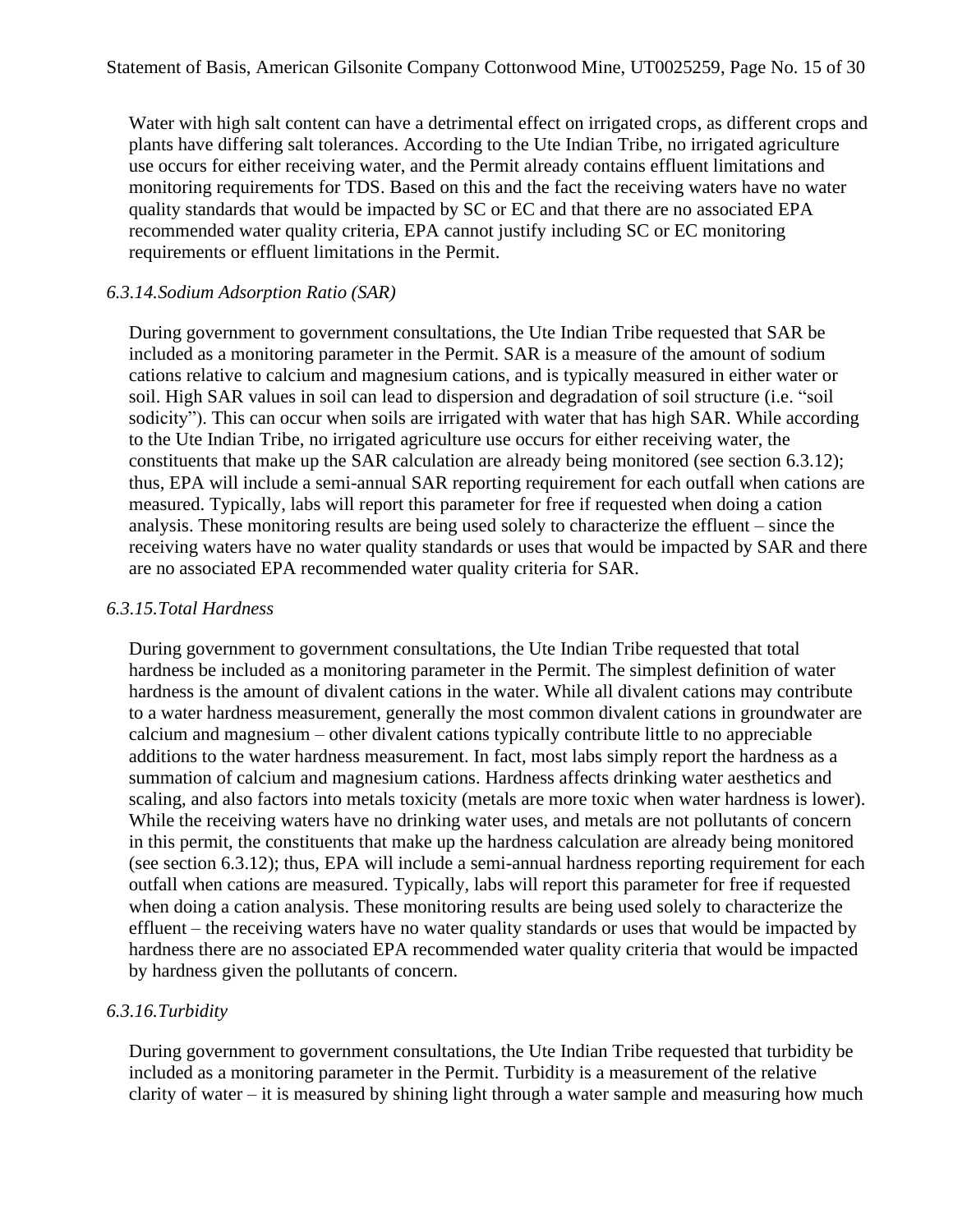of the light passes through the sample. Since it is a measurement of the clarity of water, turbidity is often correlated to total suspended solids – for example, high amounts of suspended solids in a water sample cause the turbidity to increase. In permitting, turbidity is typically used in assessing the impact to stream health from dewatering operations by measuring upstream and downstream turbidity, and to assess drinking water quality. The facility discharges to dry washes and the discharges are over 15 miles from the nearest perennial water source. There is no drinking water use in the receiving waters. Additionally, the Permit contains effluent limits and regular monitoring requirements for TSS. Based on this, EPA cannot justify including turbidity monitoring requirements or effluent limitations in the Permit.

## 6.4. Final Effluent Limitations

Applicable technology based and water quality based effluent limits were compared and the most stringent of the two was selected for the following effluent limits (Table 4). All effluent limits are at end-of-pipe.

|                                                                       | $30$ -Day                                                                                                                          | $7$ -Day                    | <b>Daily</b><br><b>Maximum</b> |                        |
|-----------------------------------------------------------------------|------------------------------------------------------------------------------------------------------------------------------------|-----------------------------|--------------------------------|------------------------|
| <b>Characteristic</b>                                                 | Average<br>$\underline{\mathbf{a}}$                                                                                                | Averag<br>$e \underline{a}$ | $\underline{\mathbf{a}}$       | <b>Limit Basis</b>     |
| Flow, mgd                                                             | report<br>only                                                                                                                     | n/a                         | report only                    |                        |
| $TSS$ , mg/L                                                          | 25                                                                                                                                 | 35                          | n/a                            | PP/PJ                  |
| Oil and Grease, mg/L                                                  | n/a                                                                                                                                | n/a                         | 10                             | <b>RWQC/EPA Policy</b> |
| TDS, mg/L                                                             | n/a                                                                                                                                | n/a                         | 3,500                          | PP/PJ                  |
| pH, standard units                                                    | Shall not be less than 6.5 nor<br>greater than 9.0 at any time.                                                                    |                             |                                | <b>RWQC</b>            |
| TDS Load, tons/year                                                   | The TDS load from the sum of all<br>outfalls shall not be greater than                                                             |                             |                                | <b>CRBSCF</b>          |
| Sanitary wastewater, process<br>wastewater, and contact cooling water | 366 tons/year<br>There shall be <b>no</b> discharge of<br>sanitary wastewater, process<br>wastewater, or contact cooling<br>water. |                             |                                | PP/PJ                  |
| Visible sheen                                                         | There shall not be any visible<br>sheen in the receiving water or<br>adjoining shoreline.                                          |                             |                                | <b>RWOC/EPA Policy</b> |

### Table 4. Effluent Limitations for Outfalls 002 and 003

PP/PJ: Previous Permit and Professional Judgment, TBEL: Technology-based effluent limit, RWQC: EPA's 1986 Recommended Water Quality Criteria, CRBSCF: Colorado River Basin Salinity Control Forum

a/ See section 1 of the Permit for definition of terms.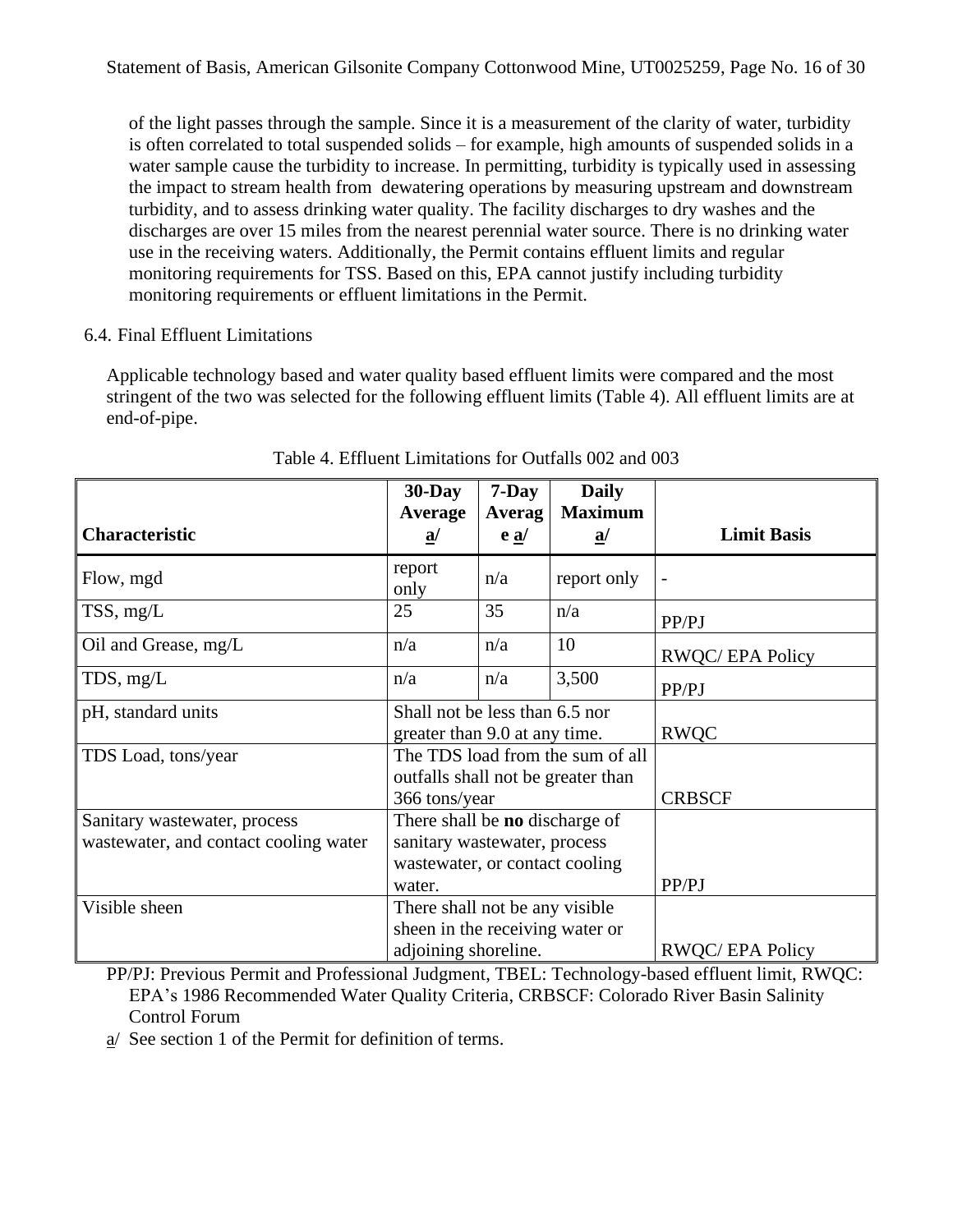### 6.5. Antidegradation

The Ute Indian Tribe does not have approved water quality standards, and therefore antidegradation requirements do not apply.

#### 6.6. Anti-Backsliding

Federal regulations require at 40 CFR Part 122.44(1)(1) that "when a permit is renewed or reissued, interim effluent limitations, standards or conditions must be at least as stringent as the final effluent limitations, standards, or conditions in the previous permit (unless the circumstances on which the previous permit were based have materially and substantially changed since the time the Permit was issued and would constitute cause for permit modification or revocation and reissuance under 40 CFR Part 122.62)."

This permit renewal complies with anti-backsliding regulatory requirements. All effluent limitations, standards, and conditions in the Permit are either equal to or more stringent than those in the previous permit (see section [2\)](#page-2-0).

### **7. MONITORING REQUIREMENTS**

The following parameters shall be monitored during discharge from the dewatering operation (Table 5). If no discharge occurs during a monitoring period, "no discharge" shall be indicated on the DMR. Monitoring must be conducted according to test procedures approved under 40 CFR Part 136, as required in 40 CFR Part 122.41(j).

Effluent monitoring samples shall be taken at the appropriate outfall. The effluent sampling location shall be after all treatment processes but prior to discharge to the receiving water.

| <b>Effluent</b><br><b>Characteristic</b> | <b>Monitoring</b><br><b>Frequency</b> | Sample Type a/ | Data Type a/                                                 |
|------------------------------------------|---------------------------------------|----------------|--------------------------------------------------------------|
| Flow, million gallons<br>per day (mgd)   | Monthly b/                            | Instantaneous  | Daily Maximum<br>30-Day Average                              |
| TSS, mg/L                                | Monthly c/                            | Grab           | 30-Day Average<br>7-Day Average                              |
| Oil and Grease, visual                   | Weekly                                | Visual d/      | <b>Present/Not Present</b>                                   |
| pH, standard units                       | Monthly e/                            | Grab           | <b>Instantaneous Minimum</b><br><b>Instantaneous Maximum</b> |
| Calcium, $mg/L$                          | Semi-annually                         | Grab           | Daily Maximum                                                |
| Iron, $mg/L$                             | Semi-annually                         | Grab           | Daily Maximum                                                |
| Magnesium, mg/L                          | Semi-annually                         | Grab           | Daily Maximum                                                |
| Potassium, mg/L                          | Semi-annually                         | Grab           | Daily Maximum                                                |

Table 5. Monitoring and Reporting Requirements for Outfalls 002 and 003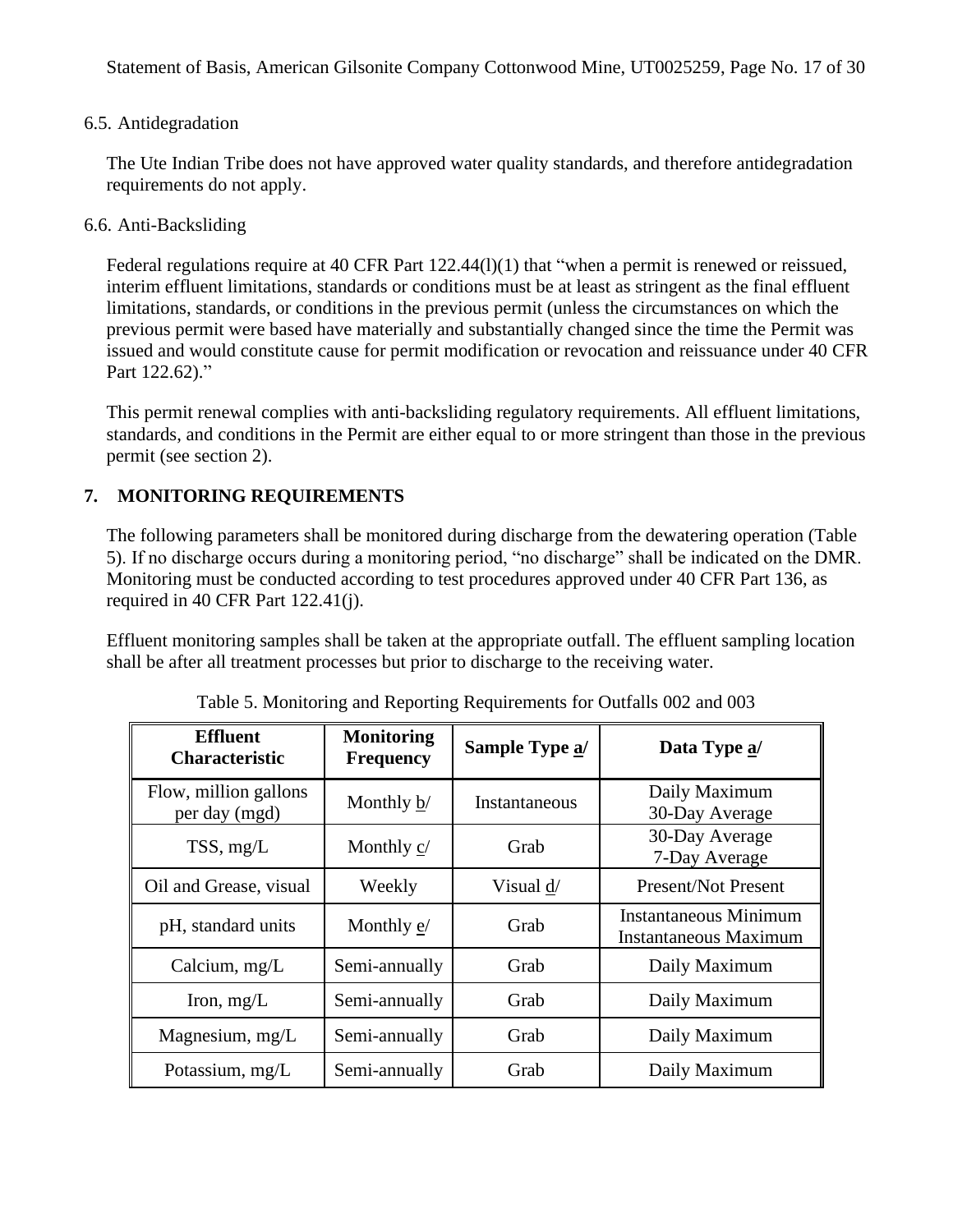| <b>Effluent</b><br><b>Characteristic</b> | <b>Monitoring</b><br><b>Frequency</b> | Sample Type a/ | Data Type a/                                                 |
|------------------------------------------|---------------------------------------|----------------|--------------------------------------------------------------|
| Sodium, mg/L                             | Semi-annually                         | Grab           | Daily Maximum                                                |
| Bicarbonate, mg/L                        | Semi-annually                         | Grab           | Daily Maximum                                                |
| Carbonate, $mg/L$                        | Semi-annually                         | Grab           | Daily Maximum                                                |
| Chloride, mg/L                           | Semi-annually                         | Grab           | Daily Maximum                                                |
| Fluoride, mg/L                           | Semi-annually                         | Grab           | Daily Maximum                                                |
| Sulfate, mg/L                            | Semi-annually                         | Grab           | Daily Maximum                                                |
| Sodium Adsorption<br>Ratio (SAR), $f/$   | Semi-annually                         | Calculation    | Daily Maximum                                                |
| Hardness, mg/L g/                        | Semi-annually                         | Calculation    | Daily Maximum                                                |
| Temperature, °C                          | Semi-annually<br>$\hbar/$             | Instantaneous  | <b>Instantaneous Maximum</b><br><b>Instantaneous Minimum</b> |
| $TDS$ , mg/L                             | Monthly $\frac{i}{2}$                 | Grab           | Daily Maximum<br>30-Day Average                              |
| TDS Load, tons/year                      | Quarterly $i/$                        | Calculation    | <b>Rolling Annual Average</b>                                |

- a/ See section 1 of the Permit for definitions of terms.
- b/ Flow measurements of effluent volume shall be made in such a manner that the Permittee can affirmatively demonstrate that representative values are being obtained. The average flow rate and the daily maximum flow (maximum volume discharged during a 24-hour period) observed during the reporting period shall be reported in million gallons per day.
- c/ The average monthly value and highest average weekly value shall be reported for each month in the quarterly reporting period.
- d/ For visual observations, report "Yes" or "1" if the parameter was detected during the reporting period; report "No" or "0" if the parameter was not detected during the reporting period. If a visible sheen or floating oil is detected or observed in the discharge, a grab sample shall be taken immediately, analyzed and recorded in accordance with the requirements of 40 CFR Part 136.
- $e$  The maximum and minimum pH shall be reported for each month in the quarterly reporting period.
- f/ SAR can be calculated from the calcium, magnesium, and sodium measurements. Typically, labs will report this parameter if requested.
- g/ Hardness can be calculated from the calcium and magnesium measurements. Typically, labs will report this parameter if requested.
- h/ Temperature monitoring each year will occur twice (when discharging) once in the November-April timeframe, and once in the May-October timeframe.
- i/ The average monthly value and the daily maximum shall be reported for each month in the quarterly reporting period.
- j/ The reported value for this parameter is the total mass of dissolved solids discharged by this facility per year. This value is reported once per quarter and is based on a rolling annual average (i.e., the last 12 months of data). The calculation for this parameter is the sum of the products of the TDS (mg/L) and average monthly discharge rate (ADR) in mgd *for each outfall and each*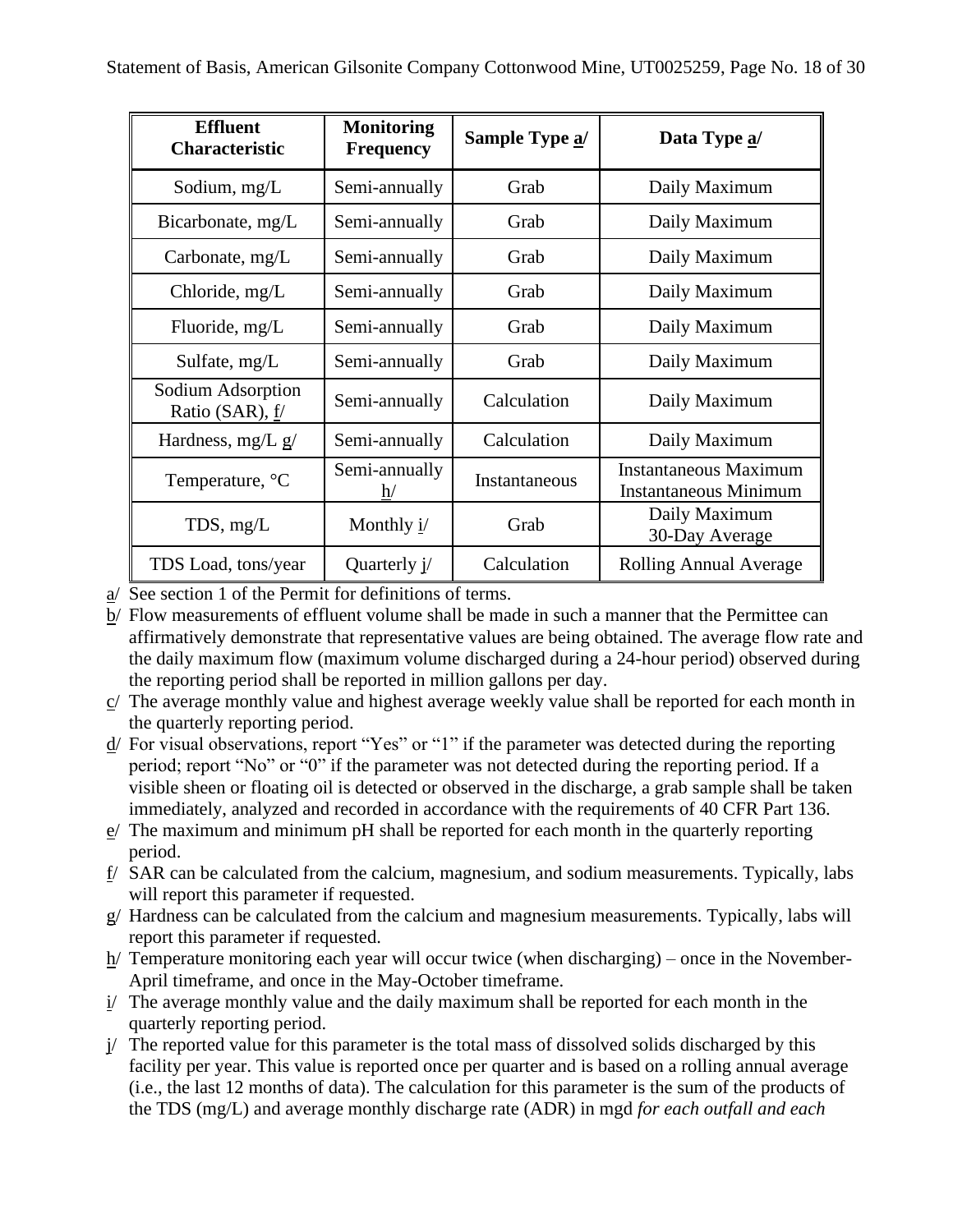*month* converted to tons/year using the equations below. If more than one TDS sample is collected from an outfall during a month, the TDS results shall be averaged for that month.

- (1) Rolling Annual TDS Load (tons/year) = sum of the past 12 months of Monthly TDS Load
- (2) Monthly TDS Load (tons/month) =  $0.125$  x  $[TDS<sub>outfall002</sub> x ADR<sub>outfall002</sub> + TDS<sub>outfall003</sub> x$  $ADR<sub>outfall003</sub>$
- 7.1. Example Calculation Monthly TDS Load

The facility reports the following information for May:

- At Outfall 002, a TDS measurement of 2,500 mg/L and an average daily discharge of 0.05 mgd.
- At Outfall 003, a TDS measurement of 2,000 mg/L and an average daily discharge of 0.10 mgd.

According to Equation (2), the monthly TDS load for May would then be:  $0.125 * (2.500 \text{ mg/L}^*)$  $0.05 \text{ mgd} + 2,000 \text{ mg/L} * 0.10 \text{ mgd} = 40.6 \text{ tons/month}$ , and the rolling annual TDS load (equation 1) would be the sum of the May value plus the previous 11 months values.

The 0.125 value is a unit conversion factor from mg/L  $*$  mgd to tons/month (1 milligram/Liter  $*$  1 million gallons/day \* 1,000,000 gallons/million gallons \* 30 days/month \* 3.785 liters/gallon \* 0.001 grams/milligram  $*$  0.0022 pounds/gram  $*$  0.0005 tons/pound =  $0.125$ )

## **8. SPECIAL CONDITIONS IN PERMIT**

### 8.1. Operating BMPs

The Permittee may use chemical and engineering controls to achieve TSS and pH effluent limitations. EPA has developed several BMPs related to TSS and pH management at gilsonite mines, and these BMPs have been added to the Permit in section 5.1, as allowed in 40 CFR Part 122.44(k)(4).

#### 8.2. Stormwater Requirements

The previous permit contained a requirement to develop and implement a SWPPP. The SWPPP is a written assessment of potential sources of pollutants in stormwater runoff and control measures that will be implemented to minimize the discharge of these pollutants in runoff from this facility. In this Permit, the SWPPP requirements have been updated to better align with the SWPPP requirements in EPA's 2021 Multi-Sector General Permit. The updated SWPPP requirements have been added to section 5.2 of the Permit.

### **9. REPORTING REQUIREMENTS**

On December 21, 2015, the NPDES Electronic Reporting Rule (40 CFR Part 127) went into effect. This rule includes two phases. Phase 1 included the requirement that by no later than December 21, 2016, entities that are required to submit DMRs must do so electronically unless a waiver from electronic reporting is granted to the entity. Phase 2 includes the requirement that by no later than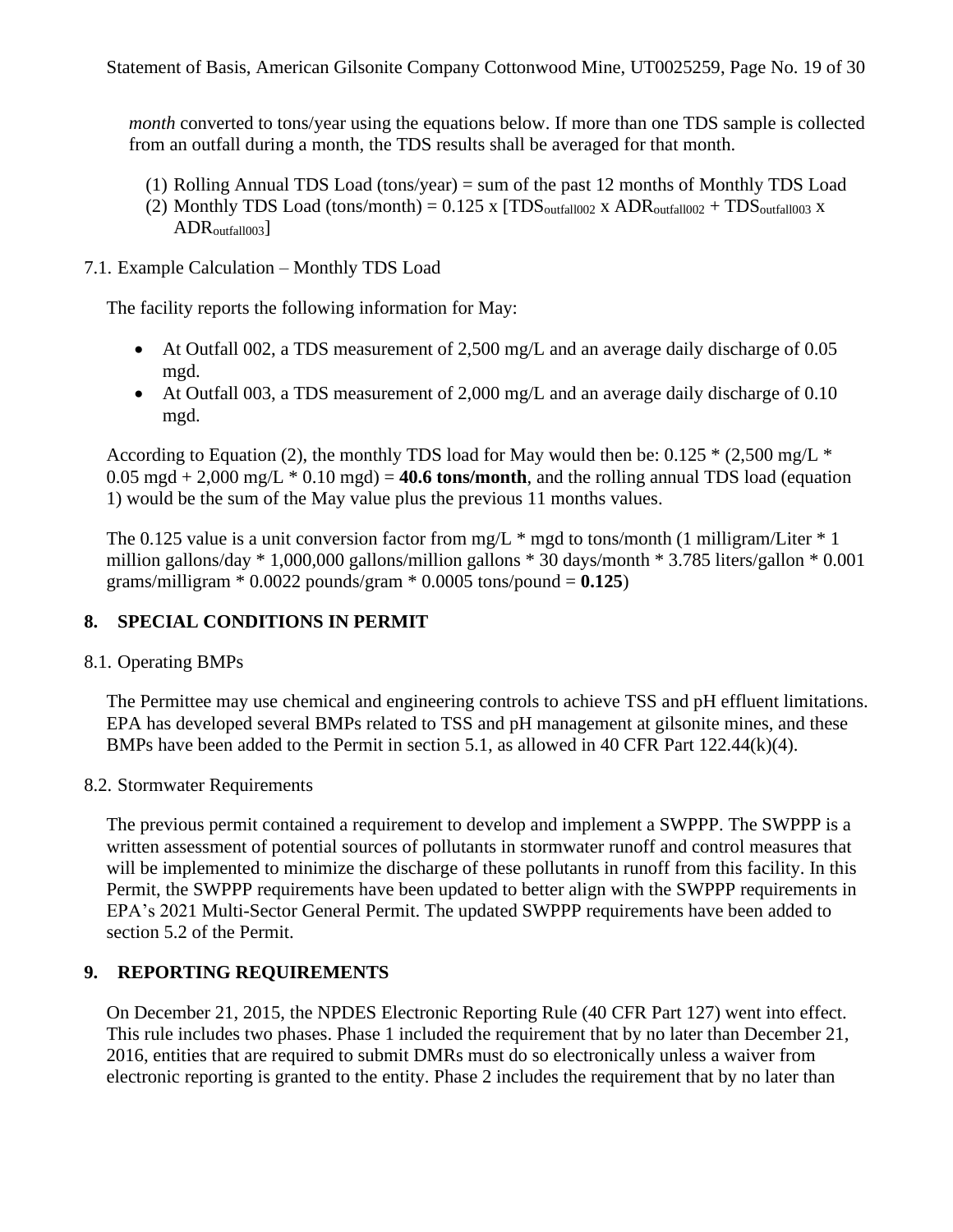Statement of Basis, American Gilsonite Company Cottonwood Mine, UT0025259, Page No. 20 of 30

December 21, 2025, or as otherwise specified in 40 CFR Part 127, other specified reporting must be done electronically.

With the effective date of the Permit, the Permittee must electronically report DMRs on a quarterly frequency using NetDMR. Electronic submissions by permittees must be submitted to EPA Region 8 no later than the 28th of the month following the completed reporting period (Table 6). The Permittee must sign and certify all electronic submissions in accordance with the signatory requirements of the Permit. NetDMR is accessed from the internet at [https://netdmr.zendesk.com/home.](https://netdmr.zendesk.com/home)

The reports that are to be submitted electronically after December 21, 2025, or as otherwise specified in 40 CFR Part 127, are to be submitted using the NPDES Electronic Reporting Tool (NeT). The instructions on how to use NeT are not yet available. In the future, the Permittee will receive instructions on how to use NeT. Until then, the Permittee shall continue to submit these reports in paper format by mailing them to the specified addresses.

| <b>Compliance Monitoring</b><br>Period | <b>Due Date</b> |
|----------------------------------------|-----------------|
| January – March                        | April 28        |
| $April - June$                         | July 28         |
| $July - September$                     | October 28      |
| October – December                     | January 28      |

Table 6. Due Dates for Quarterly DMR Submittals

## **10. OPERATIONS AND MAINTENANCE REQUIREMENTS**

40 CFR Part 122.41(e) requires permittees to properly operate and maintain all facilities and systems of treatment and control which are installed or used by the Permittee to achieve compliance with the conditions of this Permit. To ensure this, the Permit will require an operation and maintenance plan and regular facility inspections, both of which are important aspects of proper operation and maintenance. Regular facility inspections and a working operation and maintenance plan allow the Permittee to observe and identify any operational deficiencies, and provides a framework to address those deficiencies. These requirements have been established in section 7.6 of the Permit to help ensure compliance with the provisions of 40 CFR Part 122.41(e).

## **11. ENDANGERED SPECIES CONSIDERATIONS**

The Endangered Species Act (ESA) of 1973 requires all Federal Agencies to ensure, in consultation with the U.S. Fish and Wildlife Service (FWS), that any Federal action carried out by the Agency is not likely to jeopardize the continued existence of any endangered species or threatened species (together, "listed" species), or result in the adverse modification or destruction of habitat of such species that is designated by the FWS as critical ("critical habitat"). See 16 U.S.C. § 1536(a)(2), 50 CFR Part 402. When a Federal agency's action "may affect" a protected species, that agency is required to consult with the FWS, depending upon the endangered species, threatened species, or designated critical habitat that may be affected by the action (50 CFR Part 402.14(a)).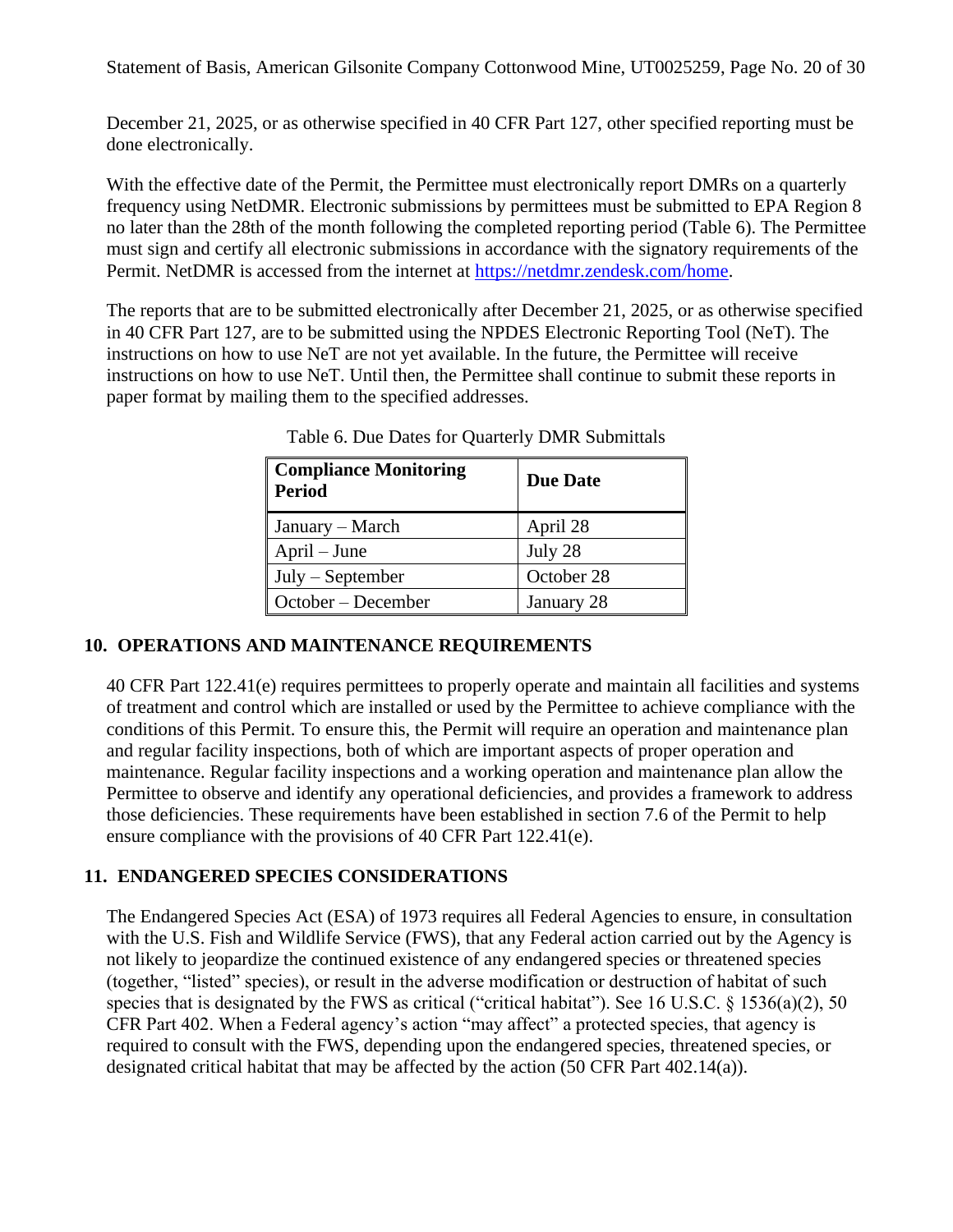The U. S. Fish and Wildlife Information for Planning and Conservation (IPaC) website program was accessed on September 29, 2021 to determine federally-listed Endangered, Threatened, Proposed and Candidate Species that may be present in the portion of Uintah County, Utah near the facility (Table 7).

| <b>Species</b>                      | <b>Scientific Name</b>    | <b>Status</b> |
|-------------------------------------|---------------------------|---------------|
| Mexican spotted owl                 | Strix occidentalis lucida | Threatened    |
| Yellow-billed Cuckoo                | Coccyzus americanus       | Threatened    |
| Bonytail                            | Gila elegans              | Endangered    |
| Colorado Pikeminnow                 | Ptychocheilus lucius      | Endangered    |
| Humpback Chub                       | Gila cypha                | Endangered    |
| Razorback Sucker                    | Xyrauchen texanus         | Endangered    |
| <b>Monarch Butterfly</b>            | Danaus plexippus          | Candidate     |
| Ute ladies'-tresses                 | Spiranthes diluvialis     | Threatened    |
| <b>Uintah Basin Hookless Cactus</b> | Sclerocactus wetlandicus  | Threatened    |

Table 7. Potentially Affected Listed Species at this Location

Additionally, IPaC determined there is no critical habitat at this location.

### *11.1.* Biological Evaluations and Conclusions

Biological evaluations of the potential effects of the proposed action on the seven listed species and their critical habitat are provided below. These biological evaluations are based on information obtained from the IPaC site and knowledge regarding the proposed action.

The proposed action is reissuance of this NPDES permit, which authorizes discharge to one unnamed tributary of Sand Wash, and one unnamed tributary of Cottonwood Wash. Both Sand Wash and Cottonwood Wash are tributaries of the White River. The reissued NPDES permit authorizes a new outfall to a dry tributary to Cottonwood Wash (Outfall 003), but other than that this is a continuation of existing operating conditions. Regardless of the new outfall location, no significant changes to habitat, discharge volumes or water quality are planned or expected due to the reissuance of this Permit. Since this is primarily a dewatering permit, there is no consumptive use of groundwater or surface water; thus, neither water depletions nor incidental take will result from this Permit. Permit effluent limitations are generally protective of receiving water quality.

Mexican spotted owl, *Strix occidentalis lucida* – This species is currently listed as threatened. The facility location is outside the critical habitat for this species. Mexican spotted owls typically inhabit mature, old growth mixed forests and rocky canyonlands with minimal human disturbance. While it is possible that this species may inhabit the area, the Permit does not authorize changes to habitat that supports this species, nor are discharges from the facility anticipated to affect this species. Based on this information, EPA has determined that the reissuance of the Permit is **not likely to adversely affect** this species.

Yellow-billed cuckoo, *Coccyzus americanus* – This species is currently listed as threatened. The facility location is outside the proposed critical habitat for this species. While it is possible that this species may inhabit the area, the Permit does not authorize changes to habitat that supports this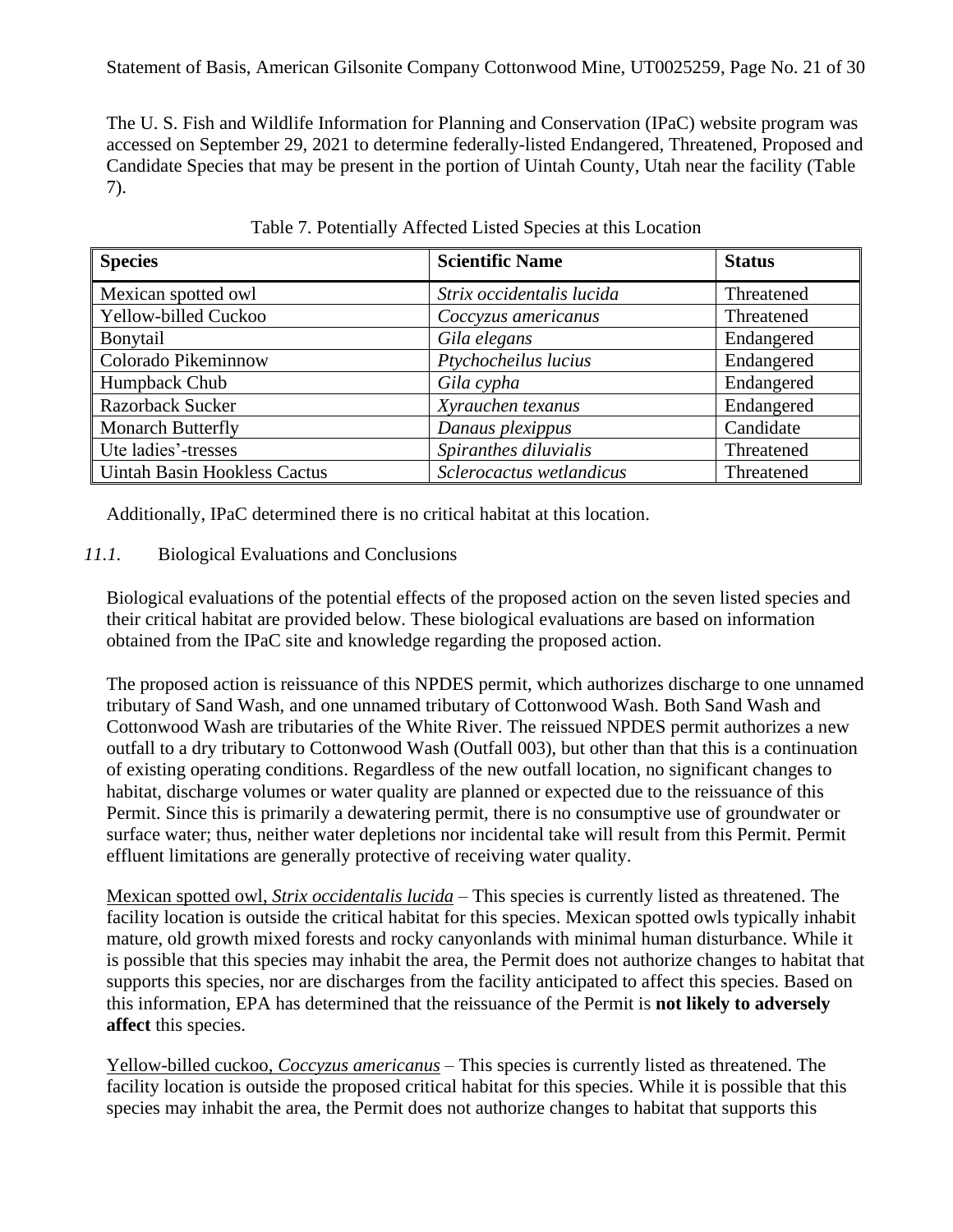Statement of Basis, American Gilsonite Company Cottonwood Mine, UT0025259, Page No. 22 of 30

species, nor are discharges from the mine anticipated to affect this species. Based on this information, EPA has determined that the reissuance of the Permit is **not likely to adversely affect** this species.

Bonytail, *Gila elegans* – This species is currently listed as endangered. The facility location is outside the critical habitat for this species. Bonytail are found almost solely in the Green River watershed, and prefer backwaters with rocky or muddy bottoms and flowing pools, although they have been reported in swiftly moving water. They are mostly restricted to rocky canyons today.

The facility discharges to dry channels that rarely contain water. Both outfalls are over fifteen miles from the White River and may not reach the White River as surface flow.

While it is possible that the bonytail may inhabit the White River downstream of this discharge, the Permit does not authorize direct discharges to the White River nor alterations to habitat that supports this species. There is no consumptive use of water so no water depletions occur due to this Permit. The only discharges authorized by the Permit are of naturally-occurring groundwater (i.e., no process wastewater), and pollutant concentrations allowed in the effluent – such as suspended solids, pH, and total dissolved solids – are generally protective of aquatic life (see section [6.3\)](#page-10-0). Based on this information, EPA has determined that the reissuance of the Permit is **not likely to adversely affect** this species.

Colorado pikeminnow, *Ptychocheilus lucius* – This species is currently listed as endangered. The facility location is outside the critical habitat for this species. Colorado pikeminnow spend their whole lives in medium to large rivers and can be found in the Green River watershed.

The facility discharges to dry channels that rarely contain water. Both outfalls are over fifteen miles from the White River and may not reach the White River as surface flow.

While it is possible that the Colorado pikeminnow may inhabit the White River downstream of this discharge, the Permit does not authorize direct discharges to the White River nor alterations to habitat that supports this species. There is no consumptive use of water so no water depletions occur due to this Permit. The only discharges authorized by the Permit are of naturally-occurring groundwater (i.e., no process wastewater), and pollutant concentrations allowed in the effluent – such as suspended solids, pH, and total dissolved solids – are generally protective of aquatic life (see section [6.3\)](#page-10-0). Based on this information, EPA has determined that the reissuance of the Permit is **not likely to adversely affect** this species.

Humpback chub, *Gila cypha* – This species is currently listed as endangered. No critical habitat has been designated for this species. The humpback chub is found in the White River. The humpback chub inhabits a variety of habitats ranging from pools to turbulent areas, substrates of silt, sand boulder, and bedrock, and depths ranging from 1 meter to as deep as 15 meters.

The facility discharges to dry channels that rarely contain water. Both outfalls are over fifteen miles from the White River and may not reach the White River as surface flow.

While it is possible that the humpback chub may inhabit the White River downstream of this discharge, the Permit does not authorize direct discharges to the White River nor alterations to habitat that supports this species. There is no consumptive use of water so no water depletions occur due to this Permit. The only discharges authorized by the Permit are of naturally-occurring groundwater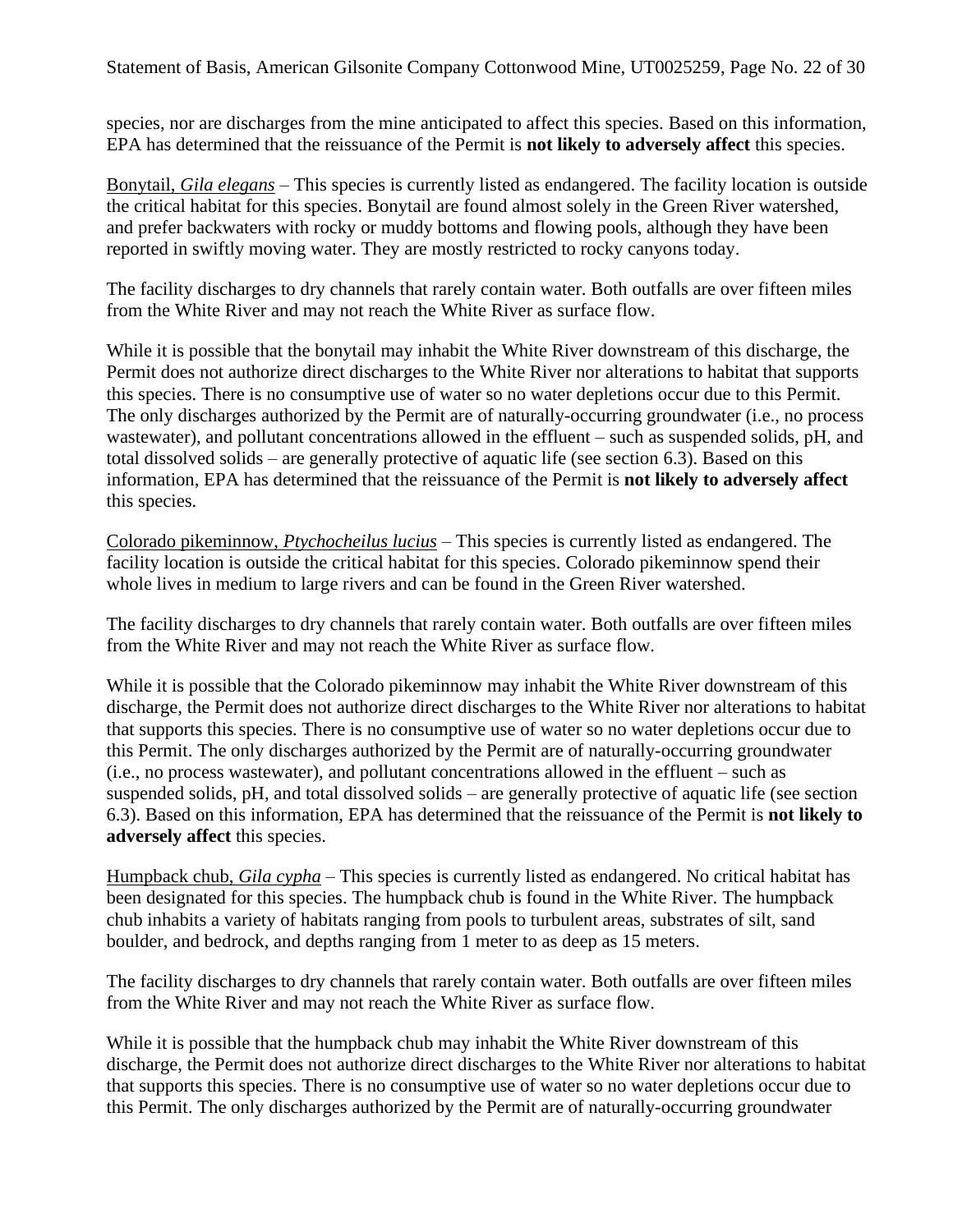Statement of Basis, American Gilsonite Company Cottonwood Mine, UT0025259, Page No. 23 of 30

(i.e., no process wastewater), and pollutant concentrations allowed in the effluent – such as suspended solids, pH, and total dissolved solids – are generally protective of aquatic life (see section [6.3\)](#page-10-0). Based on this information, EPA has determined that the reissuance of the Permit is **not likely to adversely affect** this species.

Razorback sucker, *Xyrauchen texanus* – This species is currently listed as endangered. No critical habitat has been designated for this species. The razorback sucker can be found in the Green River watershed. Razorback suckers prefer to live over sand, mud, or gravel bottoms. They inhabit a diversity of habitats from mainstream channels to the backwaters of medium and large streams or rivers.

The facility discharges to dry channels that rarely contain water. Both outfalls are over fifteen miles from the White River and may not reach the White River as surface flow.

While it is possible that the razorback sucker may inhabit the White River downstream of this discharge, the Permit does not authorize direct discharges to the White River nor alterations to habitat that supports this species. There is no consumptive use of water so no water depletions occur due to this Permit. The only discharges authorized by the Permit are of naturally-occurring groundwater (i.e., no process wastewater), and pollutant concentrations allowed in the effluent – such as suspended solids, pH, and total dissolved solids – are generally protective of aquatic life (see section [6.3\)](#page-10-0). Based on this information, EPA has determined that the reissuance of the Permit is **not likely to adversely affect** this species.

Monarch butterfly, *Danaus plexippus* – This species is currently listed as a candidate species. There are generally no section 7 requirements for candidate species. However, EPA believes reissuance of the Permit will have minimal impact on this species for the same reasons provided for other terrestrial species above.

Ute ladies'-tresses orchid, *Spiranthes diluvialis* – This species is currently listed as threatened. No critical habitat has been designated for this species. The Ute ladies'-tresses orchid typically occurs in riparian, wetland and seepy areas associated with old landscape features within historical floodplains of major rivers. They are also found in wetland and seepy areas near freshwater lakes or springs. While it is possible that this species may be found in the area, the Permit does not authorize changes to habitat that supports this species, nor are discharges from dewatering operations anticipated to affect it. Based on this information, EPA has determined that the reissuance of the Permit is **not likely to adversely affect** this species.

Uintah Basin Hookless Cactus, *Sclerocactus wetlandicus* – This species is currently listed as threatened. No critical habitat has been designated for this species. The Uintah Basin hookless cactus is a small, barrel-shaped cactus. The Uinta Basin hookless cactus is generally found on coarse soils derived from cobble and gravel river and stream terrace deposits, or rocky surfaces on mesa slopes at 4,400 to 6,200 feet in elevation. While it is possible that this species may be found in the area, the Permit does not authorize changes to habitat that supports this species, nor are discharges from dewatering operations anticipated to affect it. Based on this information, EPA has determined that the reissuance of the Permit is **not likely to adversely affect** this species.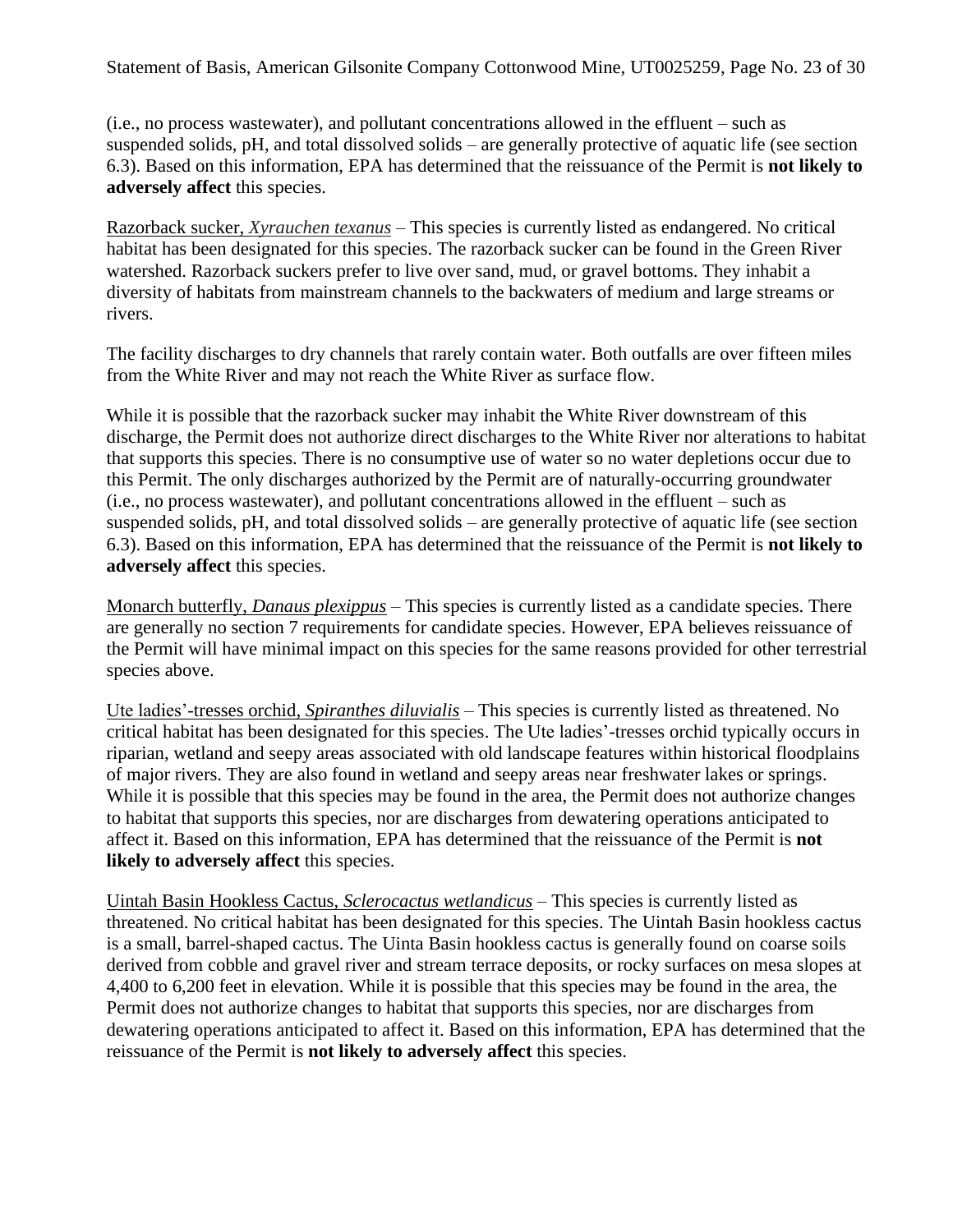Per the *Endangered Species Consultation Handbook* and the *Memorandum of Agreement Between EPA, FWS, and National Marine Fisheries Service Regarding Enhanced Coordination Under the Clean Water Act and Endangered Species Act*, the "not likely to adversely affect" determination requires further consultation with the FWS.

## **12. NATIONAL HISTORIC PRESERVATION ACT REQUIREMENTS**

Section 106 of the National Historic Preservation Act (NHPA), 16 U.S.C. § 470(f) requires that federal agencies consider the effects of federal undertakings on historic properties. The first step in this analysis is to consider whether the undertaking has the potential to affect historic properties, if any are present. See 36 CFR 800.3(a)(1). The U.S. National Park Service National Register of Historic Places database was used to determine and evaluate resources of concern near the facility. No properties were found.

During public notice of the Permit, the Tribal Historic Preservation Office (THPO) will be notified as an interested party to ensure that historic properties are not negatively affected by the conditions of the Permit.

### **13. 401 CONDITIONS**

EPA is the CWA Section 401 certifying authority for the Permit, because the Ute Indian Tribe has not received authorization to implement section 303(c) of the CWA. EPA has determined the Permit protects Tribal water quality requirements, so § 401 conditions are unnecessary. Regardless, EPA will solicit public comments on Section 401 conditions during the public comment period.

### **14. MISCELLANEOUS**

The effective date and expiration date of the Permit will be determined upon issuance for a period not to exceed 5 years.

Permit drafted by Erik Makus, U.S. EPA, (406) 457-5017, September 2021.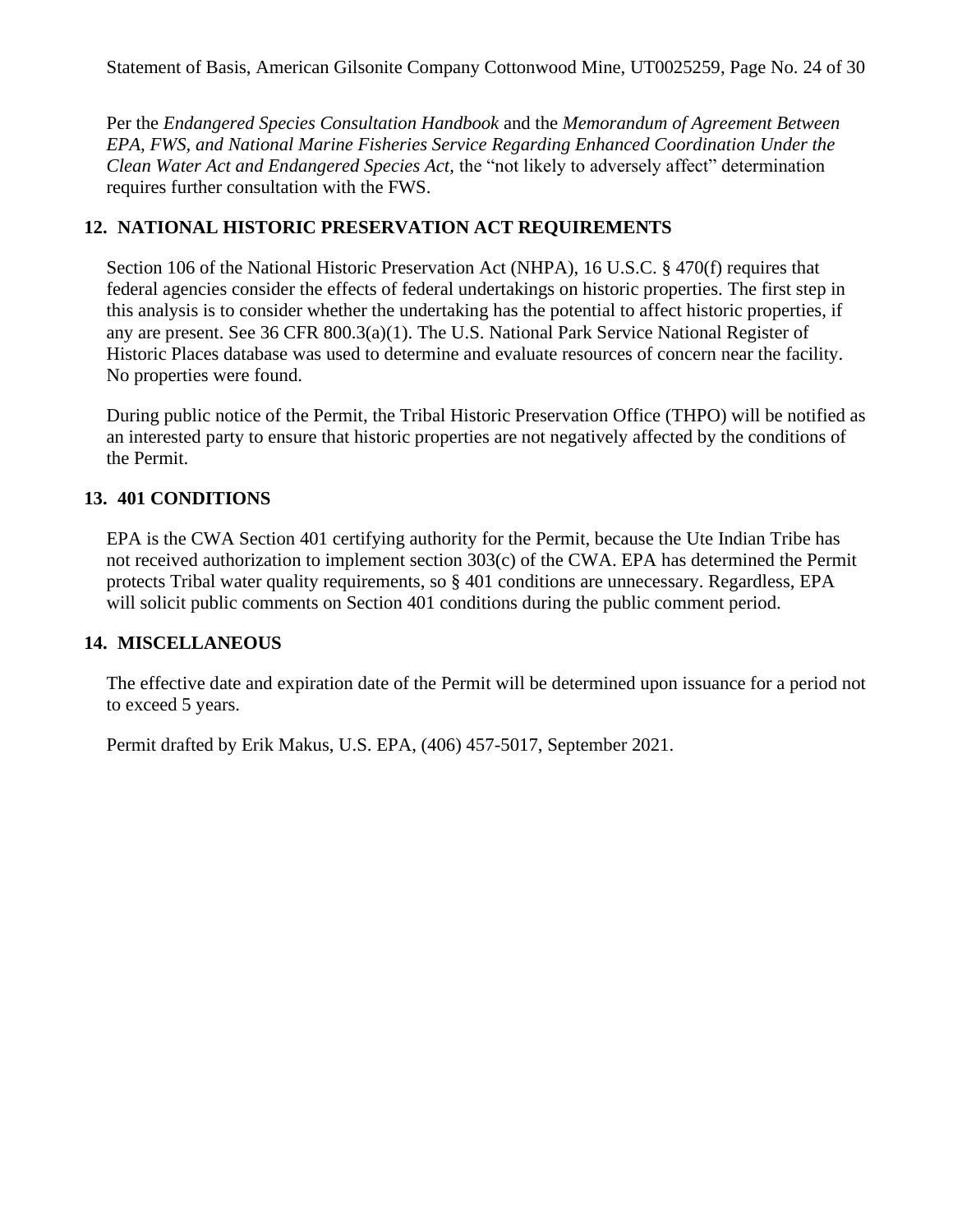# **ADDENDUM**

## **AGENCY CONSULTATIONS**

On January 18, 2022, the FWS concurred with EPA's preliminary conclusion that the Permit reissuance is not likely to adversely affect listed species.

The Ute Indian THPO did not comment on EPA's preliminary determination that the Permit reissuance will not impact any historic properties.

At the time of permit reissuance, EPA was the Clean Water Act Section 401 certifying authority for the Permit, because the Ute Indian Tribe had not received authorization to implement section 303(c) of the Act. EPA solicitated comments for Section 401 certification requirements during the public notice comment period and did not receive any comments related to Section 401 certification. Upon addressing all comments received (if any) during the public notice comment period related to Section 401 certification requirements, the signing of the Permit shall constitute EPA's Section 401 certification.

### **PUBLIC NOTICE AND RESPONSE TO COMMENTS**

The Permit and statement of basis, including the CWA section 401 certification, were public noticed in the *Vernal Express* on November 10, 2021. The comments received and the responses are provided below.

#### **Comment #1 (Ute Indian Tribe):**

*The Tribe stated in its August 10th letter that the discharge rate must be monitored continuously. Discharge rate readings should be automatically recorded hourly and a daily average discharge rate should be computed and recorded. The Tribe further explained that inexpensive flow meters and programmable dataloggers are readily available for this kind of application with minimal human labor requirements, and that data should be downloaded from the datalogger and the data files transmitted to the Tribe and EPA monthly. Discharge rate may be recorded in gallons per minute (gpm) or cubic feet per second (cfs) and converted to other units (mgd) as necessary for permit reporting requirements.*

*Contrary to the Tribe's required discharge monitoring measures, the Draft Permit and Statement of Basis provides that AGC must report a 30-day average flow and a daily maximum flow each in million gallons per day. Table 5 of the Draft Permit and Statement of Basis indicates that flow monitoring frequency is monthly and sampled as an instantaneous "grab" sample (per the Draft Permit and Statement of Basis, Section 1 definitions). This is not tenable, as it is not possible to determine a maximum daily flow rate from a single instantaneous grab sample taken during the day. Effluent pumping rates can be expected to vary with time due to variation in pump suction lift and the total discharge head against which the pump is operating. Total salt loading to the receiving Colorado River drainage basin is determined by flow rate and the Total Dissolved Solids (TDS) of the groundwater effluent.*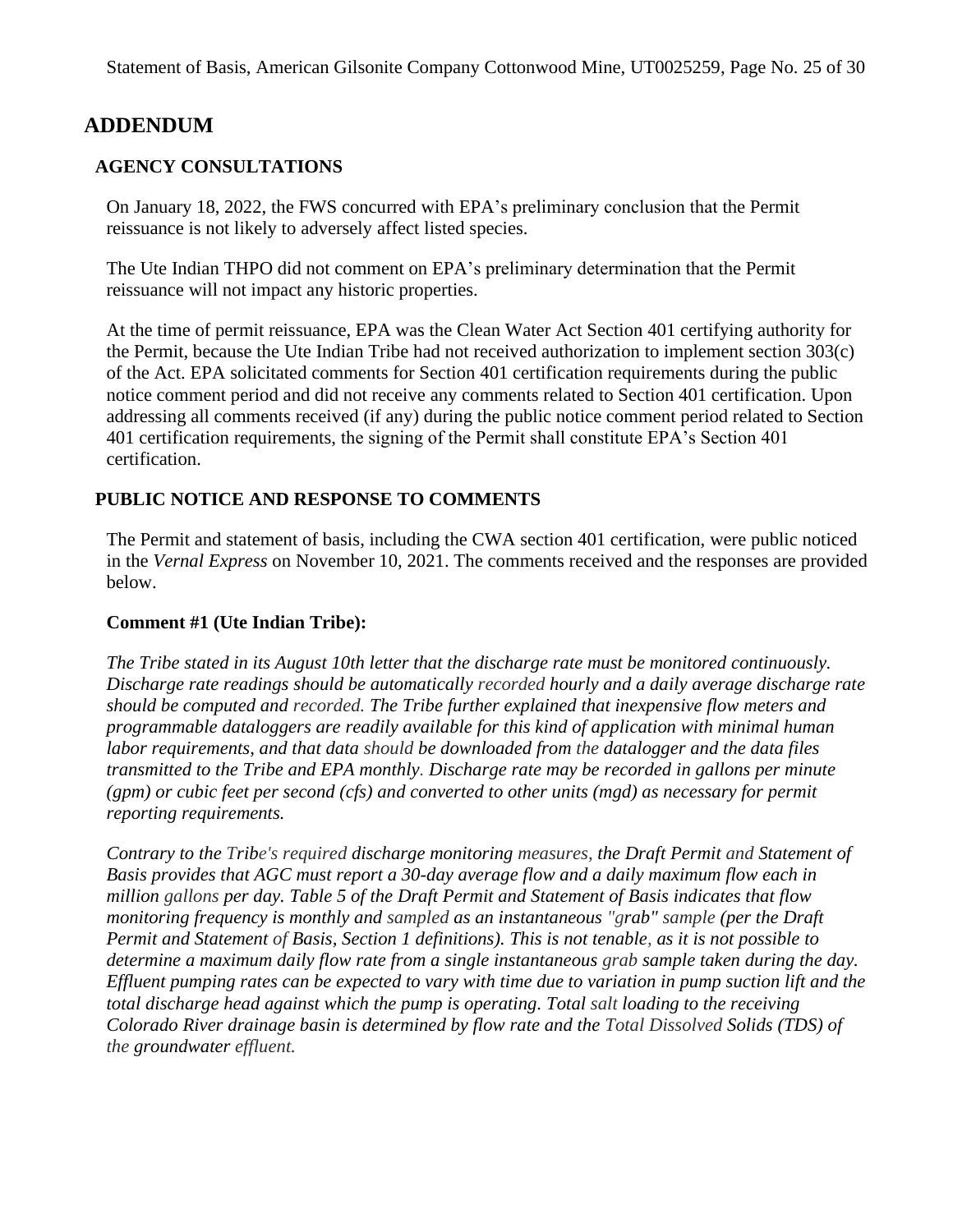### **Response #1:**

The draft permit required a 'monthly' monitoring event for flow, similar to the previous permit. EPA requires that facilities measure the flow of the effluent volume in such a manner that the facility can affirmatively demonstrate that the measurement is representative of the actual flow (see footnote 'b' in Table 3 of the permit). During inspections, EPA may request to see the flow records and verify that the measurement method is accurate. However, EPA does not typically prescribe *how* to monitor discharge rates. Facilities may use a variety of methods (e.g., continuous flow meter, pump hour logs, batch discharge volume measurements, etc.) as long as the method satisfies the footnote mentioned above.

However, after discussions with the Permittee, EPA determined that the flow *Monitoring Frequency* and *Sample Type* in Table 3 of the draft permit was not representative of the actual monitoring protocols currently followed by the Permittee. The Permittee relies on a combination of weekly (or greater) instantaneous flow readings combined with continuous pump/generator log-hours to calculate the total flow rate for each month (i.e., weekly flow meter reading multiplied by the number of hours that the pump/generator ran that week). Thus, their current protocols more closely represent what the Tribe has requested, and the Permit language will be updated to better reflect the current protocols at AGC Cottonwood and address the Tribe's concerns.

The following language was added to the final Permit: In Table 3, the *Monitoring Frequency* was changed from 'monthly' to 'weekly', and the *Sample Type* was changed from 'instantaneous' to 'grab/continuous.' Additional language was added to footnote 'b' in Table 3 to explain the 'grab/continuous' sample type and to clarify that the reporting requirements (three monthly reports due once per quarter) stay the same, even though the monitoring frequency has changed.

### **Comment #2 (Ute Indian Tribe):**

*The Tribe's letter further stated that the following water quality sampling should also be required in the new Permit. These parameters should be "grab" sampled at the point of discharge prior to water hitting the receiving (ground or water body) surface using portable instrumentation and reported monthly to the Tribe and EPA:*

- *a. Water pH*
- *b. Water temperature (F or C)*
- *c. Total suspended solids (mg/l)*
- *d. Total dissolved solids (mg/l)*
- *e. Total dissolved solids (tons/year) - computed*
- *f. Oil and grease, visual sample*

*The Tribe specifically requires that water temperature be added to this list and grab sampled at the same monthly frequency. EPA has included water temperature as a parameter to be sampled instantaneously only once every 6 months. This deviation from the Tribe's required sampling method would not allow evaluation of the relationship between TDS and electrical conductivity. For water at standard temperature of25 °C, the relationship is approximated as:*

*TDS (mg/L) = 0.64 x Specific Conductance (μSiem)*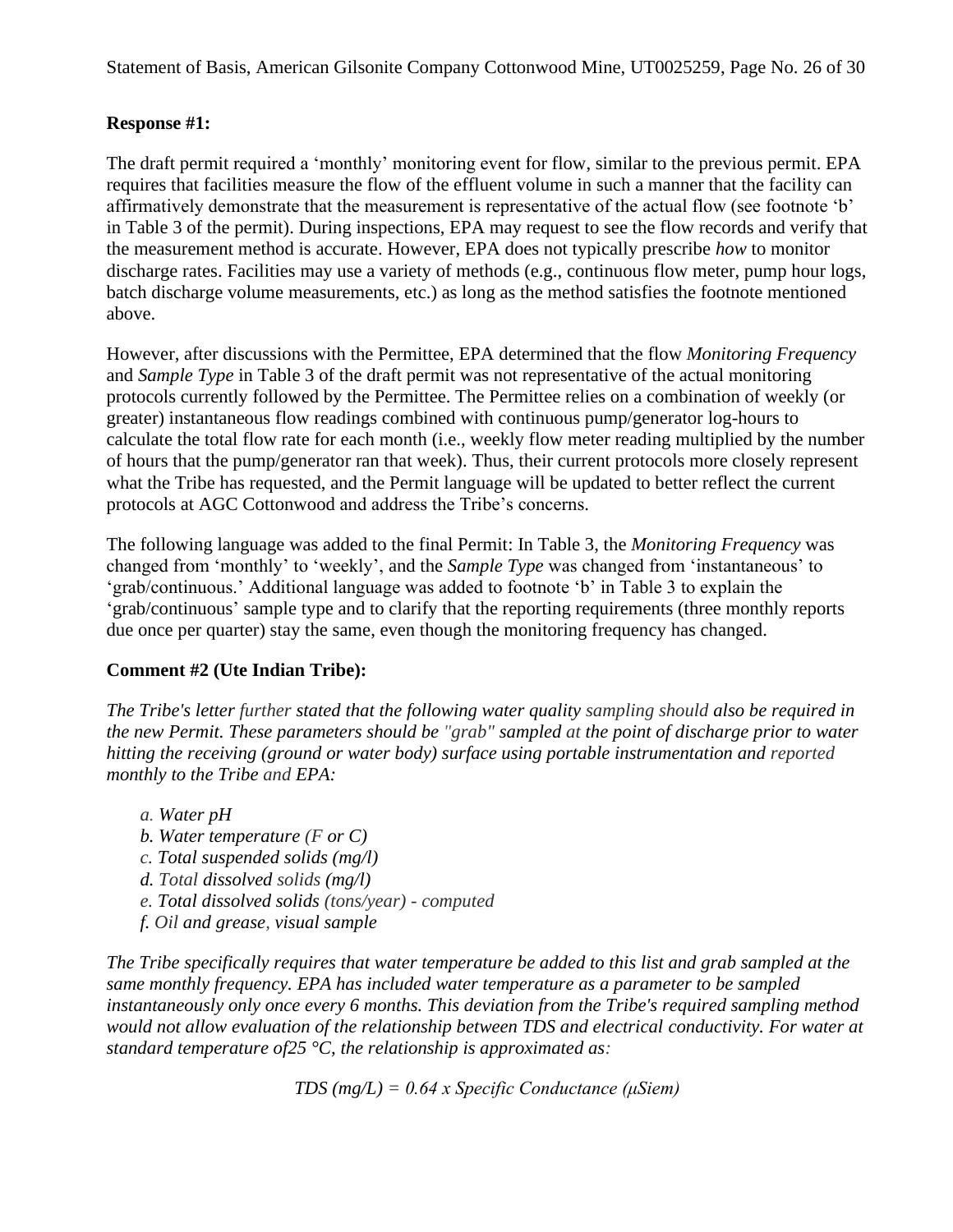*Water temperature is easily measured and is often co-measured with pH using inexpensive, portable, hand-held meters. EPA's Draft Permit and Statement of Basis provides that specific conductance or electrical conductivity of the effluent groundwater can be approximated using the monthly measured and reported TDS as these two parameters are closely related. In reaching this conclusion, EPA has failed to account for the fact that water temperature, which is easily sampled and recorded, affects this relationship. Thus, using TDS as a basis for determining the conductance or electrical conductivity of the effluent groundwater is only appropriate where water temperature is measured and recorded at the same monthly frequency as pH and TDS, as indicated above.*

### **Response #2:**

With the exception of water temperature, the parameters requested by the Tribe in this comment are already required monitoring parameters at the monthly frequency requested by the Tribe (see Table 5). EPA agrees that these should remain in the Permit.

EPA does not agree that water temperature is a required parameter for converting TDS to SC. See the equation provided by the Tribe above – no temperature parameter is in the equation. This is because  $SC$  is defined by the United States Geological Survey<sup>2</sup> as the electrical conductivity of one cubic centimeter of a solution *at 25° C*. Thus, SC is always referenced to a standard temperature so that it can be compared "apples to apples" to other measurements of SC.

However, EPA recognizes that temperature may have an impact on aquatic life, and is a required parameter in most permit applications. While EPA felt that semi-annual monitoring for temperature was adequate based on expected low variability in the groundwater, it acknowledges that it would be reasonable (and relatively simple) to collect a dataset to show this – temperature is easily measured and can be co-measured with pH using inexpensive, portable, hand-held meters. Since pH is required on a monthly basis, EPA agrees to pair temperature data collection frequency with pH frequency, and require a monthly monitoring frequency for temperature. These monitoring requirements will be revisited during the next permit issuance.

The monitoring frequency for temperature in Table 3 of the Permit has been changed from semiannual to monthly.

### **Comment #3 (Ute Indian Tribe):**

*Finally, the Tribe requires that a representative water sample volume shall be collected per EPA sampling protocols regarding volume, container, storage (i.e., if refrigeration is required), shipping and handling, etc. Laboratory analysis of the collected water sample and reporting must be performed no less often than quarterly. If the mine is in operation with continuous groundwater discharge, then water sample lab analyses and reporting should be performed monthly to assess changes with time. If sampling reveals stable water chemistry, then sample collection and analyses frequency may be reduced to semiannual or annual analysis and reporting. The water sample shall be submitted to a qualified laboratory for analysis/determination of the following parameters:*

<sup>2</sup> USGS, 2019. Specific Conductance: US Geological Survey Techniques and Methods, book 9, chap. A6.3.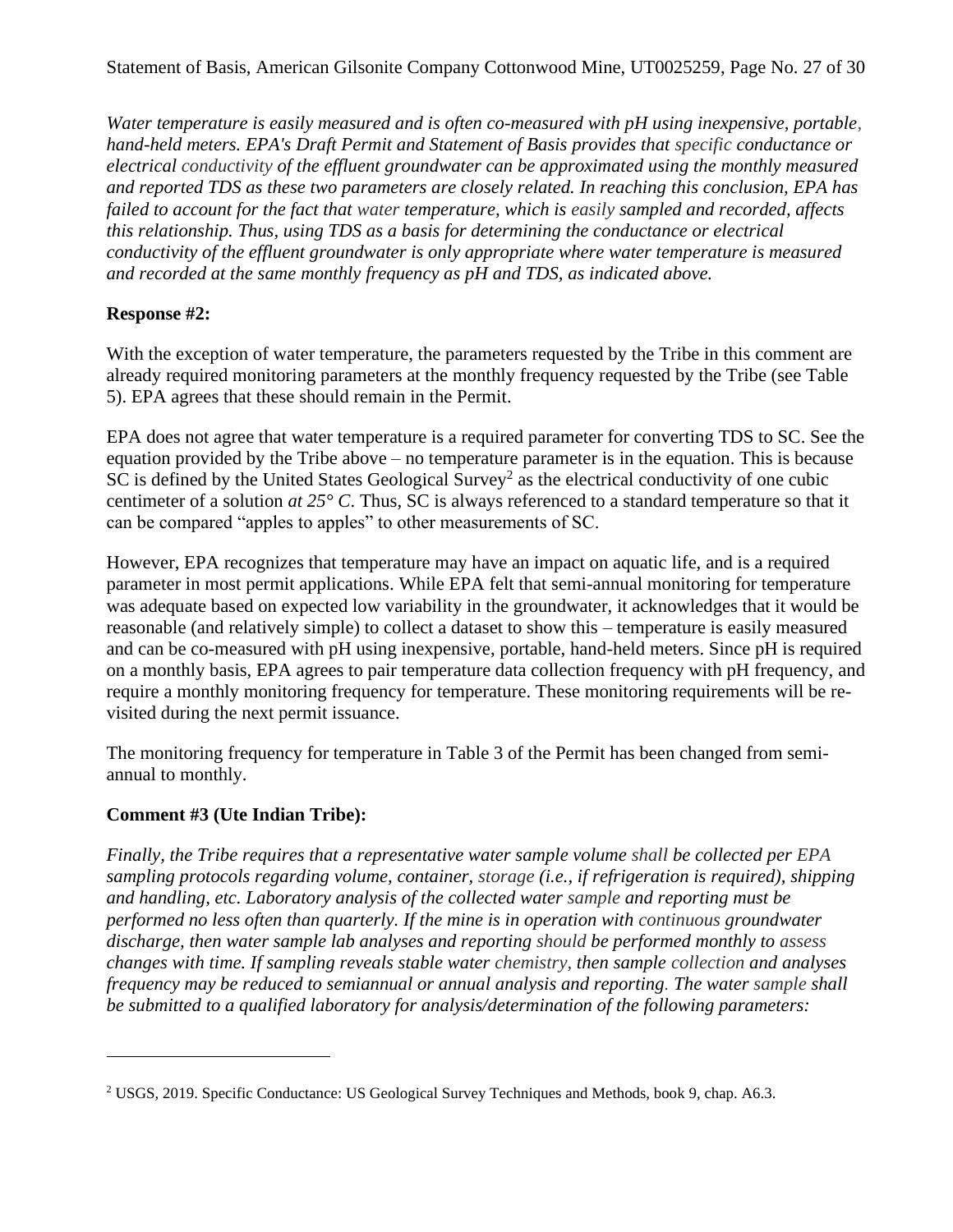- *a. Full suite of anions including carbonates, bicarbonates and sulfates*
- *b. Full suite of cations*
- *c. Specific conductance or electrical conductivity (dS/m)*
- *d. Sodium adsorption ratio*
- *e. Total Hardness*
- *f. Turbidity*

### **Response #3:**

EPA had added a requirement for semi-annual monitoring for cations, anions, sodium adsorption ratio (SAR), and total hardness in the draft permit. EPA felt that semi-annual monitoring for these parameters was adequate based on expected variability in the groundwater, but acknowledges that it would be reasonable to require more frequent initial monitoring to establish a data set of the water chemistry and then reduce that frequency if stable water chemistry is demonstrated. Therefore, EPA will change the monitoring frequency to quarterly for these parameters, with an option for the facility to request a reduction in frequency after two (2) years – or eight (8) quarters – of data collection. EPA may approve or deny the request based on the monitoring results and other available information without further public notice or major modification of the Permit. If approved, the reduction in frequency may be to either semi-annual or annual monitoring, at EPA's discretion. EPA plans to discuss the data with the Tribe's environmental staff prior to approving or denying the change.

Monitoring frequency in Table 3 of the Permit for total cations, total anions, SAR, and hardness has been changed from semi-annual to quarterly, and a permit condition (as footnote 'f') has been added to allow the permittee to request a reduction in monitoring frequency.

Regarding specific conductance and turbidity, EPA had determined that there was no justification for including SC or turbidity in the draft permit. EPA feels that these concerns can be met with the existing monitoring requirements.

- The Permit requires monthly TDS monitoring (and contains TDS effluent limitations). TDS and SC are highly positively correlated (see Figure 4), and TDS represents a robust mass balance approach to measuring salt load. Therefore, concerns related to SC will be captured by the TDS requirements.
- The Permit requires monthly TSS monitoring (and contains TSS effluent limitations and TSS best management practice [BMP] requirements). TSS and turbidity are positively correlated, and TSS represents a robust mass balance approach to measuring sediment load. Therefore, concerns related to turbidity will be addressed by the TSS requirements (including the TSS BMPs found in section 5 of the Permit).

No changes were made to the Permit regarding SC and turbidity.

### **Comment #4 (Ute Indian Tribe):**

*Pursuant to Executive Order No. 13175 and EPA's "Policy on Consultation and Coordination with Indian Tribes," the EPA must consult with the Tribe on a government-to-government basis throughout the process of developing and implementing the NPDES Permit. Furthermore, the United*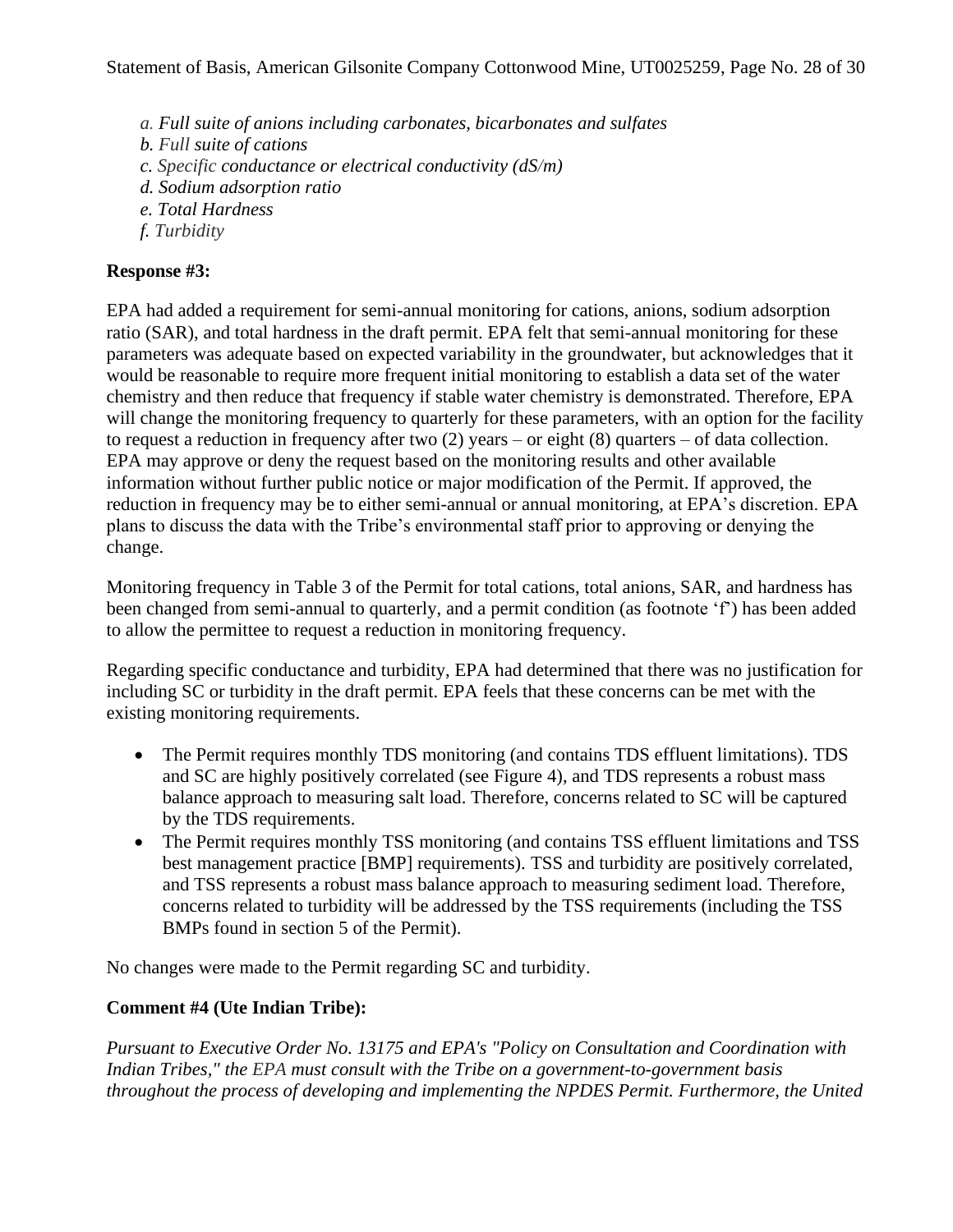Statement of Basis, American Gilsonite Company Cottonwood Mine, UT0025259, Page No. 29 of 30

*Nations Declaration on the Rights of Indigenous People explicitly requires agencies to obtain free, prior and informed consent from the Tribe in issuing a Permit that could adversely impact the Tribe or tribal resources.*

*Throughout its Draft Permit and Statement of Basis, EPA represents that it has already satisfied its obligation to engage in government-to-government consultation with the Ute Indian Tribe. The Tribe disagrees with this assertion. As the foregoing section demonstrates, EPA has failed to act on the Tribe's position as it relates to the necessary monitoring measures that must be instituted in the Permit. The Tribe rejects EPA's check-the-box approach to consultation, which undermines the free, prior and informed consent requirement under the UNDRIP and the EPA's trust responsibility.*

*The Tribe expects its federal trustee not just to engage in consultation with the Tribe in addressing the issues raised in these comments and any other issues that may be raised by the Tribe in connection with this NPDES Permit, but to obtain tribal consent for the protections to be inserted into the Permit. Failure to do so would constitute a violation of EPA's consultation requirements under federal law and policy, as well as EPA's trust responsibility to the Tribe.*

#### **Response #4:**

EPA recognizes the federal government's trust responsibility and takes this responsibility very seriously. Throughout this process, EPA has followed the *EPA Policy on Consultation and Coordination with Indian Tribes<sup>3</sup>* . While there is no single formula for what constitutes appropriate consultation, EPA has initiated five meetings with the Tribe and their representatives over the past ten months, has listened to the Tribe's concerns, and has worked to clearly articulate EPA's position to the Tribe at every possible opportunity. EPA appreciates the Tribe's partnership in this matter and hopes to continue to improve the consultation process moving forward.

No changes were made to the Permit as a result of this comment.

### **ERRATA**

1. On December 16, 2021, the Permittee requested to move the location of Outfall 002 approximately 300 feet to the southeast. This move will allow the facility to build one pH treatment system for two mine shafts if needed. Section 2 of the Permit allows the Permittee to request a change to a dewatering outfall location provided it meets the conditions specified in that section. This request met those requirements and will be granted.

Additionally, while evaluating this request, EPA realized that the latitude and longitude listed in the statement of basis and draft permit for Outfall 002 had been erroneously rounded to the nearest 15 seconds, which resulted in Outfall 002 being identified as approximately 850 feet northwest of the actual location. To be clear, Outfall 002 has never been at this location – this was simply a clerical error.

<sup>3</sup> US EPA, 2011. EPA Policy on Consultation and Coordination with Indian Tribes, https://www.epa.gov/sites/default/files/2013-08/documents/cons-and-coord-with-indian-tribes-policy.pdf